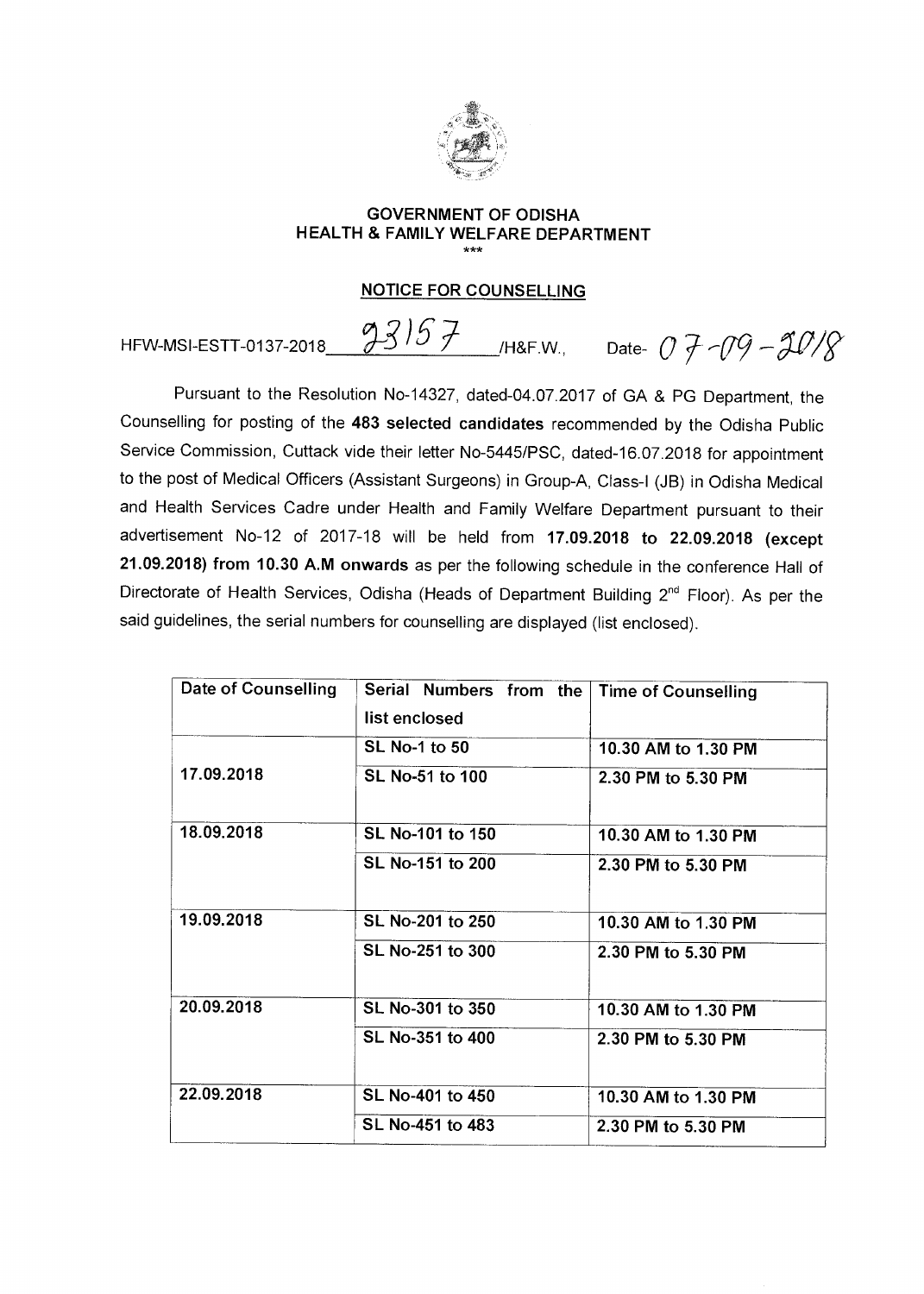The detail list of posts to be filled up shall be displayed in the website before counselling.

All the 483 candidates are hereby requested to attend the Counselling on the scheduled date, time and venue positively. The candidates will bring with the proof in support of their identity, Serial Number in OPSC merit list and certificates in support of completion of P.G / SR. if completed.

 $158$  H. Dated: Additional Secretary to G **Memo No**  "L**3 /H., Dated:** ,- to Government Copy forwarded to the Additional Director, HRH & R, O/o the DHS, Bhubaneswar for information and necessary action. He is requested to take necessary steps for arrangement of Counselling on the scheduled date for the above purpose. no No\_\_\_\_\_\_\_\_\_\_\_\_\_\_\_\_\_\_\_\_\_/H., Dated: (*) )\_\_\_\_\_\_\_\_\_\_\_\_\_\_\_\_\_\_\_\_\_\_\_\_\_\_\_\_\_\_\_\_\_*<br>Copy forwarded to the Heads of the Portal Group, IT Centre, Secretariat/ IT Cell, Health & Family Welfare Department with request to post this order in the website http:/www.orissa.gov.in/health portal/index.html for general information. Additional Secretary to Government<br>I., Dated:  $\left(\overline{U} + \overline{U}G - \overline{X}U\right)/\overline{X}$ **Memo No /H., Dated:** c/ 7 "a?  $-09 - 8$ nment **Memo No**  $\sqrt{27/V}$  /H., Dated: Additional Secretar⁄ Copy forwarded to the DDG & SIO, NIC, Odisha State Centre, Bhubaneswar for information and necessary action. They are requested to take necessary steps for conducting the Counselling on the scheduled date and time as noted above . 010)) Additional Secretary to Government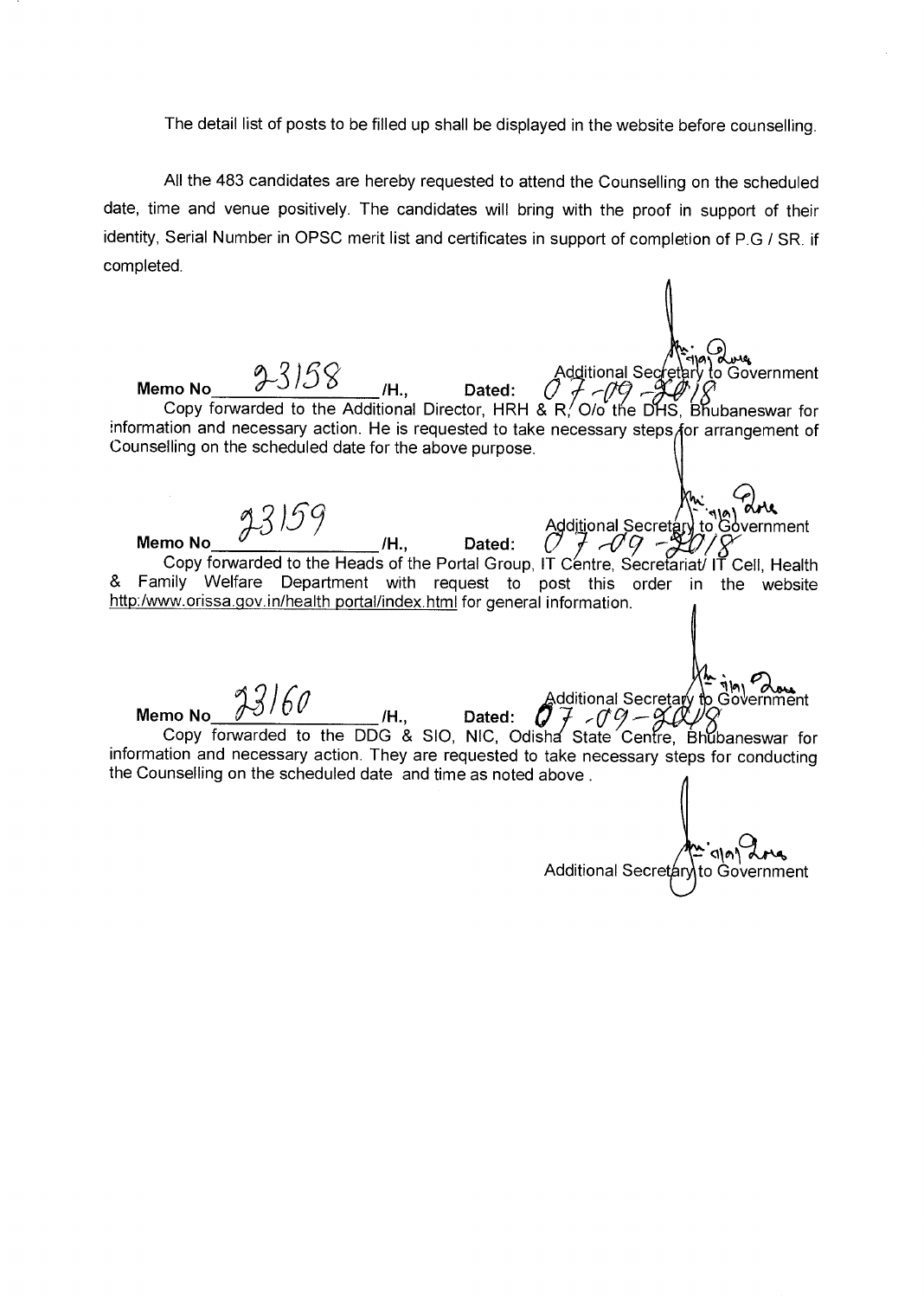## Government of Odisha General Administration & Public Grievance Department

الحمامية المحاسبة

# **RESOLUTION**

No. GAD-SC-GCS-0061-2017- 1432 7 / Gen, dated. 04.07.2017

Subject : Principles for first posting of all newly recruits under the State Government.

The principle of first posting of newly recruited persons to different posts and services under the State Government has engaged the attention of the Government for some time past. In order to ensure transparency and fairness in the first posting of direct recruits to posts and services under the State Government, it has been decided to follow a choice based system which is open and transparent. The following procedure should hence forward be followed for deciding the first place of posting of direct recruits to the State Government Posts and Services.

1. Consequent upon completion of selection process and approval of the select list by the concerned Appointing authorities, the new recruits shall be issued appointment orders without mentioning particular post. In • the cases where the new Officers/employees are required to undergo training as per the provisions of the Cadre Rules the appointment order shall also bear mention of the same without detail posting orders.

2. The concerned Establishment of the Administrative Department shall organise a counselling session within a week of issue of appointment orders. The Administrative Department will make careful analysis of all the vacant posts and decide to fill up the posts which are essential for the administration and prioritise the same in that order. All the vacant posts with exact place of posting (called Vacant Post List - which must have equal number of posts as the total number of candidates who have been issued appointment orders) shall be made known to all the candidates present on the day of counselling, as well as through online medium\_

3. The appointed candidates are to be placed in eight categories in order of merit as follows:

> 1.5T(W) 2,ST(M) 3.SC(W) 4.SC(M) 5.SEBC(W) 6.SEBC(M) 7.1.JR(W) 8.UR(M)

(Within each of the above eight category lists, PH candidates have to be brought forward to give them overriding priority.)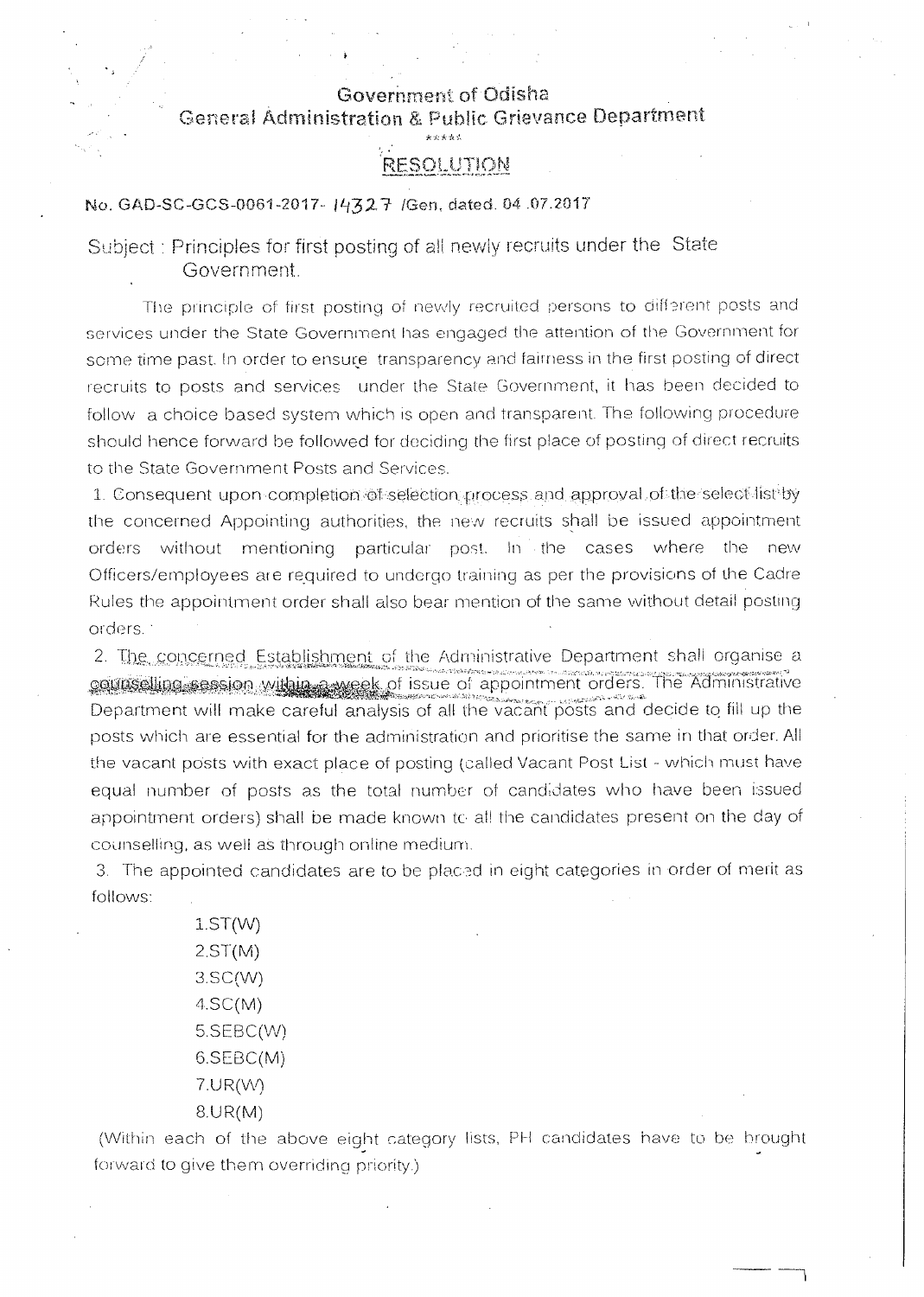4. Once the candidates are placed in these lists, they are to be allowed to exercise, their choice of posting out of the Vacant Post List one by one, while ensuring that the choices are exercised alternately beinreen reserved and unreserved category candidates in following order-

| 1. ST(W)   | 2.UR(W)  | $3.$ SC $(W)$            | 4.0R(W) |
|------------|----------|--------------------------|---------|
| 5.SEBC(W). | 6.UR(W)  | $\langle$ $\angle$ ST(M) | (MA)    |
| 9.SC(M).   | 10.UR(M) | $11.SEBC(M)$ 12.UR(M)    |         |

5. The above cycle shall be repeated tih all the candidates are allotted against the vacancies. In this process, as the posts are allotted to the first candidate, the Vacant Post List will get reduced by excluding that post and the next candidate will choose from this reduced-Vacant Post List and so on. In case within a particular category, women list is exhausted, the male list of that category should be used while seeking the choice of posting. If a particular category, such as SEBC, gets completely exhausted, then to maintain alternate opportunity to reserved and unreserved category. SEBC and UR sequence should be removed, making it four post (ST UR SC UR ) cycle. The candidates shall exercise their choice on the spot according to his turn or concerned Establishment shall ensure written choices/online submission of choices. The process will keep on repeating alternately between reserved and unreserved category of candidates till all the candidates are allotted the posts from Vacant Post List, which will keep getting shorter and shorter after exercise of choice by the candidates. In case of absent candidates or the candidates who have not exercised any choice, the original order of posts in the Vacant Post List will be taken as default order of choice.

6. After completion of allotment of posts to all the appointed candidates, on the same day of counselling, a brief orientation must be organised by the Administrative Department, providing General guidance about Service conditions, HRMS and use of Technology, Conduct Rules, need for maintaining absolute integrity, and orientation towards efficient Public service delivery.

7. Where the new recruits are sent for caining without issuing posting orders, the procedure outlined above should be adopted on last day of completion of the training. Efforts should also be made to use IT (Information Technology) to automate the entire process.

This shall be effective from the date of issue and must be adhered to scrupulously.

(Order :- Ordered that the Resolution he published in the extraordinary Gazette for general information and copies he forwarded to all Departments, all Heads of Departments and all Collectors for informatidn.)

By order of the Governor  $\frac{1}{\sqrt{2}}$ Special Secretary to Government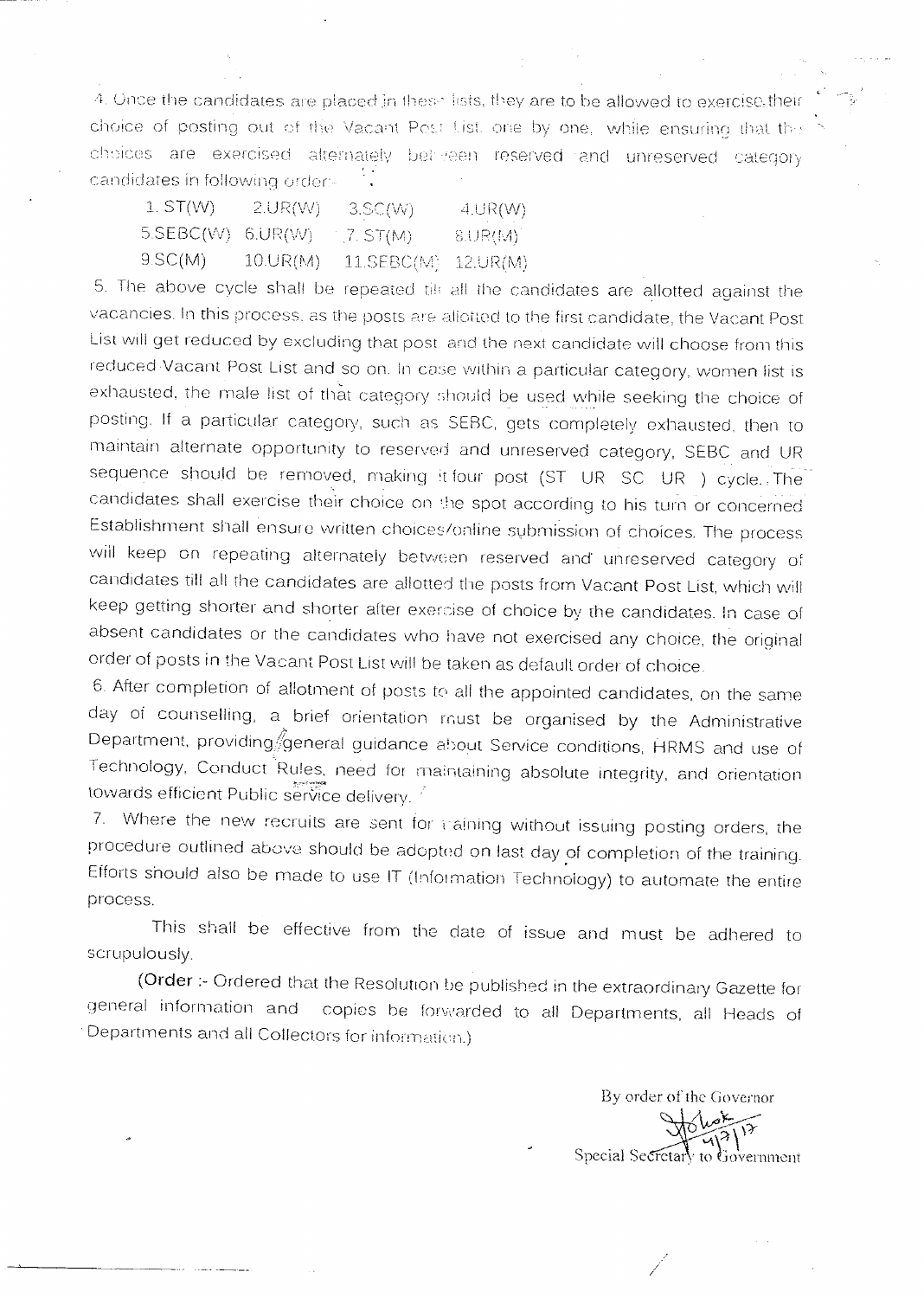#### Memo No. 14328 / Gen.. Dated. 04.07.2017

Copy forwarded to the Odisha Gazette Cell in-charge, Odisha Gazette Cell, C/o. Commerce Department for information with request to publish the Notification in the extraordinary issue of the Odisha Gazette and supply 200 copies of the same to this Department for official use.

Additional Secretary to Government

Memo No. 14329 / Gen., Dated. 04.07.2017

Copy forwarded to all Departments of Government/ all Heads of Departments/ all Collectors/ Registrar, Odisha High Court/ Registrar, Odisha Administrative Tribunal, Bhubaneswar/ Special Secretary, Odisha Public Service Commission, Cuttack/ Secretary, Odisha Staff Selection Commission, Bhubaneswar/Secretary, Odisha Sub-ordinate Staff Selection Commission, Bhubaneswar for information and necessary action.

Additional Secretary to Government

*C* 

Memo No. 14330 / Gen., Dated. 04.07.2017

Copy forwarded to all Branches of G.A. Department / Guard file (10 copies)/ G.A. Department Library (10 copies) for information and necessary action.

Additional Secretary to Government

Memo No. 14331 / Gen., Dated. 04.07.2017

Copy forwarded to the Head of Portal Group, 1.T Centre, Secretariat with a request to post this Notification in the website of G.A. Department for general information.

 $\downarrow$ Additional Secretary to Government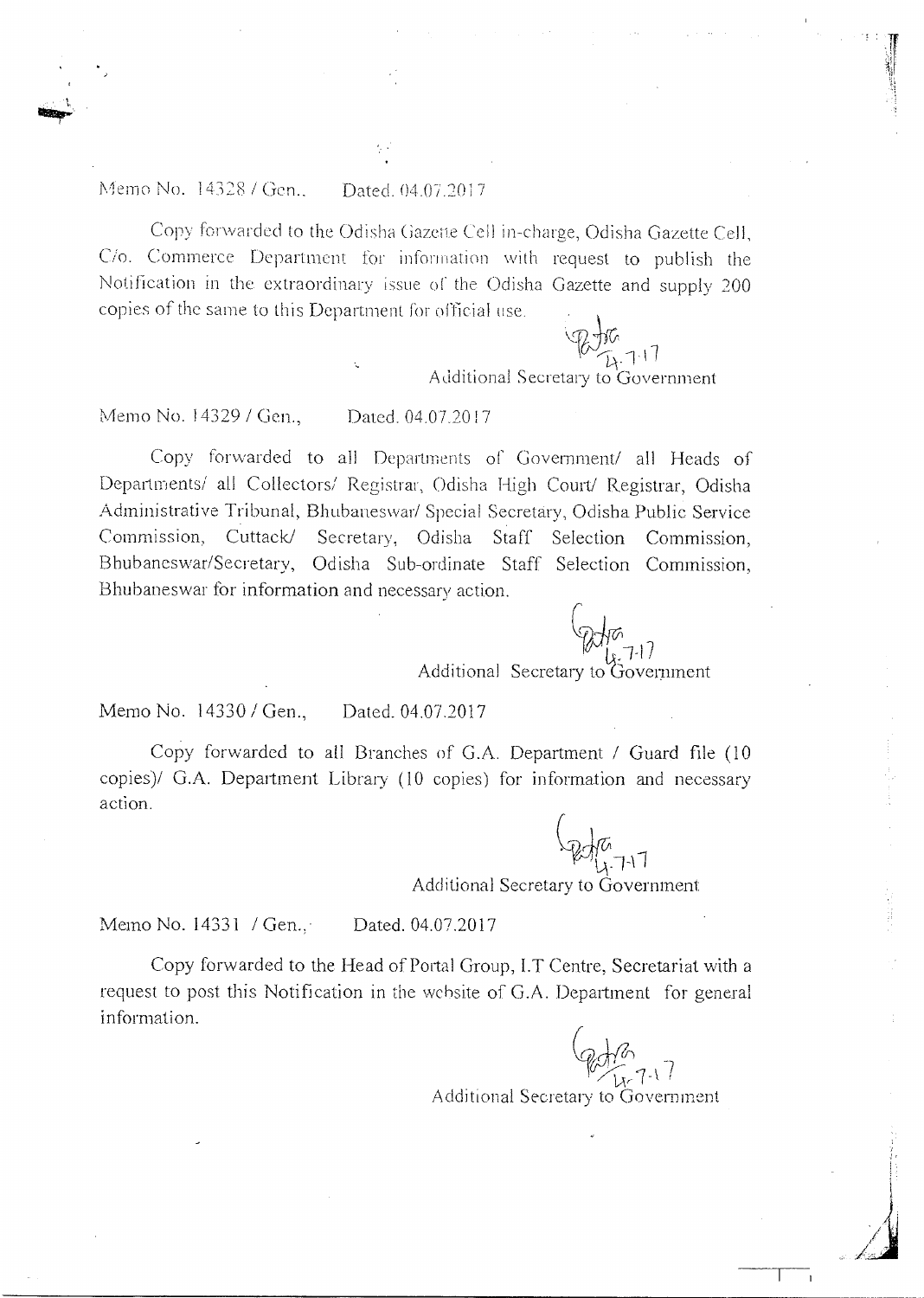### **LIST OF SELECTED CANDIDATES FOR APPOINTMENT AS M.0 UNDER OPSC**

| Sl. No for<br>Counselli | Name of the candidate         | D.O.B       | Category to<br>which belongs | Category<br>under which | Gender | <b>OPSC</b><br>Merit |
|-------------------------|-------------------------------|-------------|------------------------------|-------------------------|--------|----------------------|
| ng<br>1                 | $\mathbf{z}$                  | 3           | 4                            | selected                |        | list                 |
| 1.                      | Dr. Punam Murmu               | 21.11.1991  | ST                           | 5<br>ST                 | 6<br>F | 7<br>421             |
| 2.                      | Dr. Shobhana Pradhan          | 02.12.1991  | UR                           | UR                      | F      | 6                    |
| 3.                      | Dr.Rupasri Sethi              | 22.02.1992  | SC                           | SC                      | F      | 366                  |
| 4.                      | Dr. Shruti Rath               | 21.01.1993  | UR                           | UR                      | F      | 9                    |
| 5.                      | Dr. Soumendra Kumar Majhi     | 01.03.1991  | ST                           | ST                      | M      | 402                  |
| 6.                      | Dr. Ram Gopal Panigrahi       | 08.06.1993  | UR                           | UR                      | M      | $1\,$                |
| 7.                      | Dr. Sanjeev Kumar Behera      | 25.07.1993  | SC                           | SC                      | M      | 406                  |
| 8.                      | Dr. Anshuman Biswal           | 29.08.1993  | UR                           | UR                      | M      | $\overline{2}$       |
| 9.                      | Dr.Suruchi Smita Naik         | 16.04.1992  | ST                           | <b>ST</b>               | F      | 463                  |
| 10.                     | Dr. Madhusmita Sahoo          | 09.07.1993  | UR                           | UR                      | F      | 11                   |
| 11.                     | Dr.Mitali Behera              | 10.11.1991  | SC                           | SC                      | F      | 396                  |
| 12.                     | Dr. Sradha Suman Sahu         | 29.01.1994  | UR                           | UR                      | F      | 12                   |
| 13.                     | Dr.Rakesh Kumar Meher         | 16.07.1992  | <b>ST</b>                    | ST                      | M      | 458                  |
| 14.                     | Dr.Prateek Maharana           | 15.07.1993  | SEBC                         | UR                      | M      | 3                    |
| 15.                     | Dr. Supreet Saurav            | 19.08.1989  | SC                           | SC                      | M      | 440                  |
| 16.                     | Dr. Anshuman Tripathy         | 24.09.1993  | UR                           | UR                      | M      | $\overline{4}$       |
| 17.                     | Dr.Simona Gond                | 03.02.1989  | ST                           | ST                      | F      | 464                  |
| 18.                     | Dr. Luckyna Sahoo             | 22.09.1991  | UR                           | UR                      | F      | 14                   |
| 19.                     | Dr. Debjani Seth              | 11.10.1991  | SC                           | SC                      | F      | 443                  |
| 20.                     | Dr. Swati Sarangi             | 01.02.1993. | UR                           | UR                      | F      | 16                   |
| 21.                     | Dr.Pitambar Murmu             | 24.07.1991  | ST                           | ST                      | М      | 467                  |
| 22.                     | Dr. Priyaranjan Acharya       | 19.03.1994  | UR                           | UR                      | М      | $\mathsf S$          |
| 23.                     | Dr. Siddhartha Shankar Behera | 21.09.1991  | SC                           | SC                      | M      | 441                  |
| 24.                     | Dr. Dinesh Ranjan Panda       | 30.05.1993  | UR                           | UR.                     | М      | 7                    |
| 25.                     | Dr.Jyotsna 5hree Bhoi         | 12.05.1993  | ST                           | ST                      | F.     | 466                  |
| 26.                     | Dr. Soumyashree Bahalia       | 01.09.1992  | UR                           | UR                      | F      | 17                   |
| 27.                     | Dr.Karishma Nayak             | 19.07.1991  | SC                           | SC                      | F      | 460                  |
| 28.                     | Dr. Santwana Sagnika Pradhan  | 24.12.1992  | <b>UR</b>                    | UR.                     | F      | 21                   |
| 29.                     | Dr.Yudhisthir Badka           | 11.05.1993  | ST                           | ST                      | M      | 469                  |
| 30.                     | Dr. Srimanta Sundar Padhi     | 12.10.1993  | UR                           | UR                      | M      | 8                    |
| 31.                     | Dr.Soumya Ranjan Nanda        | 05.06.1989  | SC                           | SC                      | М      | 453                  |
| 32.                     | Dr. Bishnu Prasad Tripathy    | 29.04.1992  | UR                           | UR                      | М      | 10                   |
| 33.                     | Dr.Nibedita Barik             | 14.06.1992  | ST                           | <b>ST</b>               | F.     | 476                  |
| 34.                     | Dr. Krishna Dash              | 23.11.1991  | <b>UR</b>                    | UR                      | F      | 22                   |
| 35.                     | Dr.Barsha Rani Behera         | 20.06.1992  | SC                           | SC                      | F      | 472                  |
| 36.                     | Dr. Shrestha Mishra           | 29.05.1991  | UR                           | UR                      | F.     | 25                   |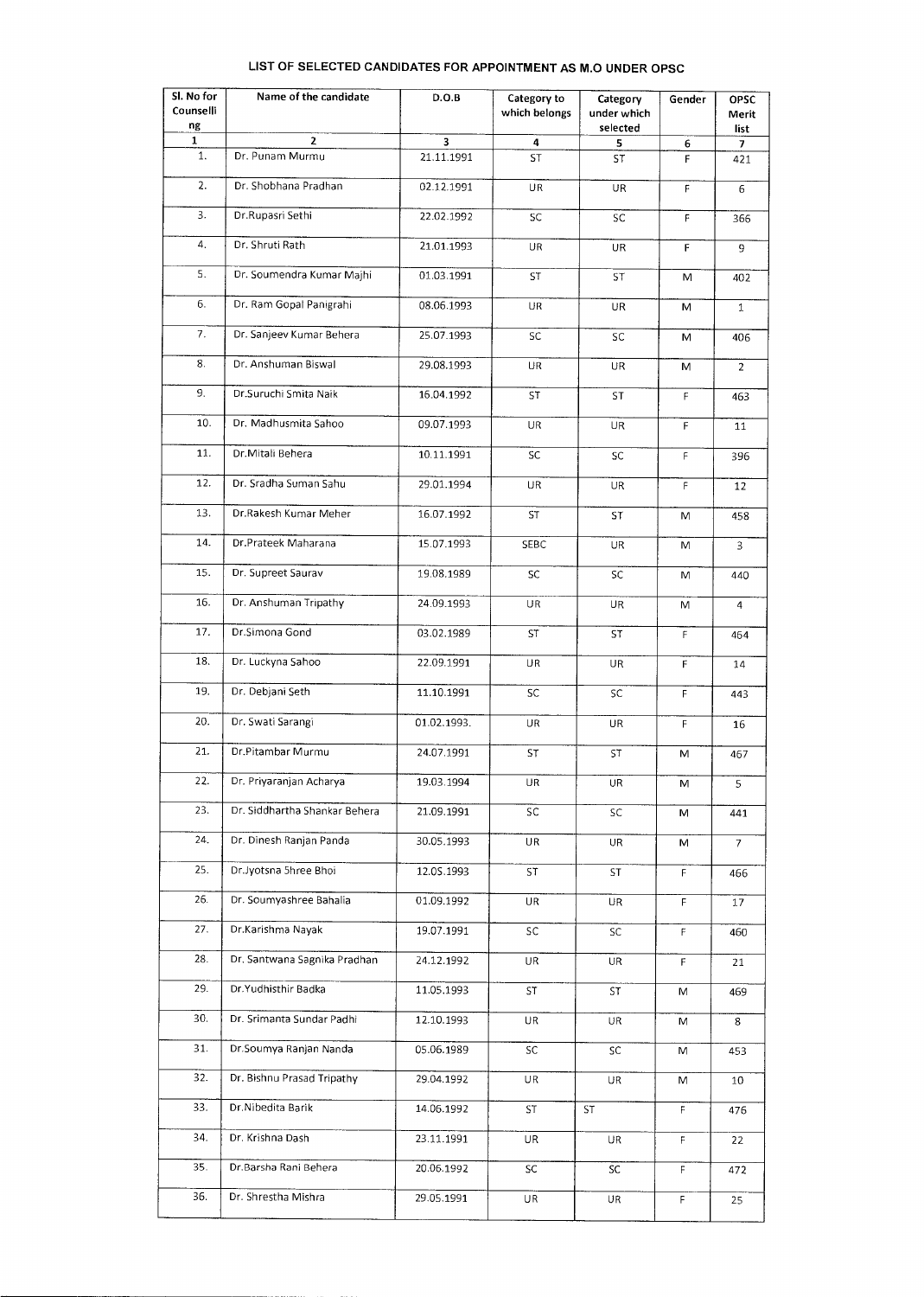| 37. | Dr.Pradyut Kumar Thakur     | 17.07.1992 | ST        | <b>ST</b> | Μ  | 474 |
|-----|-----------------------------|------------|-----------|-----------|----|-----|
| 38. | Dr. Gyanaranjan Parida      | 15.07.1993 | UR        | <b>UR</b> | M  | 13  |
| 39. | Dr.Rashmi Tanay Rajarshy    | 04.02.1985 | SC        | SC        | M  | 455 |
| 40. | Dr. Md Hamidur Rahaman Noor | 17.08.1990 | UR        | UR        | М  | 15  |
| 41. | Dr.Prativa Majhi            | 31.05.1993 | <b>ST</b> | <b>ST</b> | F  | 479 |
| 42. | Dr. Subhashree Nayak        | 01.06.1993 | <b>UR</b> | UR        | F  | 28  |
| 43. | Dr.Saswati Subhadarshini    | 19.02.1992 | SC        | SC        | F  | 481 |
| 44. | Dr. Sunayani Behera         | 12.04.1991 | SC        | UR        | F  | 29  |
| 45. | Dr.Biswajeet Nayak          | 27.05.1992 | ST        | ST        | M  | 475 |
| 46, | Dr. Ashish Kumar Mishra     | 08.06.1992 | UR        | UR        | M  | 18  |
| 47. | Dr.Ranjit Kumar Sial        | 15.01.1990 | SC        | SC        | M  | 456 |
| 48. | Dr. Bhabani Sankar Dhal     | 11.04.1993 | UR        | UR        | M  | 19  |
| 49, | Dr.Anangasudan Bhuyan       | 21.06.1989 | ST        | ST        | M  | 477 |
| 50. | Dr. Sulagna Negi            | 13.03.1991 | UR        | UR.       | F  | 30  |
| 51. | Dr.Ashish Kumar Das         | 13.06.1991 | SC        | SC        | М  | 461 |
| 52. | Dr. Shubhra Palo            | 05.07.1990 | UR        | UR        | F  | 37  |
| 53. | Dr.Avinash Tiu              | 10.12.1992 | <b>ST</b> | ST        | M  | 480 |
| 54. | Dr. Bisweswar Rout          | 20.05.1992 | <b>UR</b> | UR        | М  | 20  |
| 55. | Dr.Rupesh Dhali             | 03.05.1992 | SC        | SC        | Μ  | 462 |
| 56. | Dr. Rajesh Kumar Meher      | 17.07.1992 | SEBC      | UR        | М  | 23  |
| 57. | Dr.Sitaram                  | 13.12.1992 | SC        | SC        | Μ  | 465 |
| 58. | Dr. Manisha Patro           | 21.12.1990 | UR        | UR        | F  | 39  |
| 59. | Dr.Anup Kumar Sarkar        | 18.09.1992 | SC        | SC        | М  | 468 |
| 60. | Dr. Ansuman Mishra          | 16.06.1991 | UR        | UR        | M  | 24  |
| 61. | Dr.Kanhu Charan Maihi       | 22.06.1990 | SC        | SC        | М  | 470 |
| 62. | Dr. Subhashree Barik        | 25.06.1991 | SEBC      | UR.       | F  | 46  |
| 63. | Dr.Bikram Keshari Nag       | 23.09.1990 | SC        | SC        | M  | 471 |
| 64. | Dr. Goutam Kumar Paramanik  | 26.09.1992 | UR        | UR        | м  | 26  |
| 65. | Dr.Pratyush Kumar Behera    | 15.06.1994 | SC        | SC        | M  | 473 |
| 66. | Dr.Pratitee Panigrahi       | 10.02.1991 | UR        | UR        | F  | 50  |
| 67. | Dr.Kalpesh Kumar Sona       | 03.07.1984 | SC        | SC        | M  | 478 |
| 68. | Dr.T Sachidananda Subudhi   | 02.05.1992 | UR        | <b>UR</b> | М  | 27  |
| 69. | Dr.Sushit Kant Roul         | 05.08.1990 | SC.       | SC        | М  | 482 |
| 70. | Dr.Swatismita Shaw          | 15.03.1993 | UR.       | UR        | F. | 52  |
| 71. | Dr.Amita Kumar Behera       | 10.02.1988 | SC.       | SC        | M  | 483 |
| 72. | Dr. Debabrata Mishra        | 22.08.1991 | UR.       | UR        | М  | 31  |
| 73. | Dr.Jyotirmayee Mishra       | 12.07.1992 | UR        | UR.       | F  | 53  |
| 74. | Dr. Siddhartha Shankar Pati | 10.04.1992 | UR        | UR        | М  | 32  |
| 75. | Dr.Somalin Satapathy        | 09.10.1992 | UR        | UR        | F  | 55  |

 $\mathcal{F}_\mathrm{c}$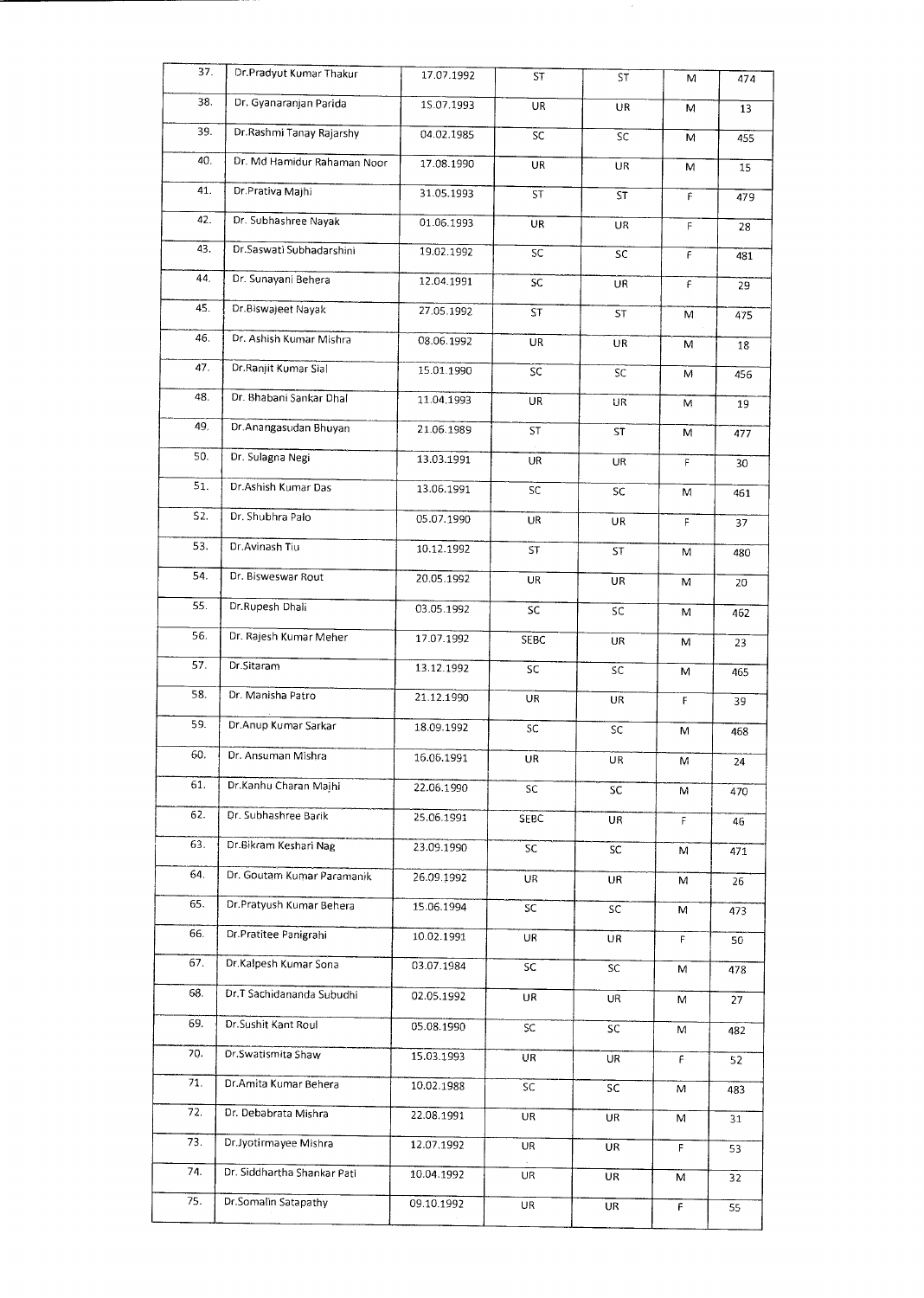| 76.  | Dr. Ashish Kumar Sahoo               | 15.05.1993 | UR        | UR        | м           | 33  |
|------|--------------------------------------|------------|-----------|-----------|-------------|-----|
| 77.  | Dr.Anita Subudhi                     | 27.04.1993 | <b>UR</b> | UR        | F           | 56  |
| 78.  | Dr. Abhilash Panda                   | 22.05.1992 | UR        | UR        | М           | 34  |
| 79.  | Dr.Sunita Das                        | 16.08.1990 | UR        | UR        | F           | 57  |
| 80.  | Dr. Jyoti Prakash Ram                | 01.06.1991 | UR        | UR        | M           | 35  |
| 81.  | Dr.Santoshinee Rout                  | 16.07.1993 | UR        | <b>UR</b> | F           | 58  |
| 82.  | Dr. Himansu Parida                   | 16.02.1993 | UR        | UR        | M           | 36  |
| 83.  | Dr.Upasana Mohanty,                  | 07.09.1991 | UR        | UR        | F           | 60  |
| 84.  | Dr. Chandan Kumar Jena               | 20.04.1990 | UR        | UR        | M           | 38  |
| 85.  | Dr.Srushti Sahoo                     | 11.02.1992 | UR        | UR        | $\mathsf F$ | 66  |
| 86.  | Dr. Biswojit Behera                  | 13.04.1992 | UR        | UR        | M           | 40  |
| 87.  | Dr.Reshma Biswal                     | 04.10.1989 | UR        | UR        | $\mathsf F$ | 68  |
| 88.  | Dr. Biraja Prasad Beura              | 18.06.1991 | UR        | UR        | M           | 41  |
| 89.  | Dr.Chinmayee Lenka                   | 17.05.1993 | UR        | UR        | $\mathsf F$ | 69  |
| 90.  | Dr. Rashmi Ranjan Beura              | 19.02.1991 | UR        | UR        | M           | 42  |
| 91.  | Dr. Monalisa Pal                     | 04.04.1991 | UR        | UR        | F           | 70  |
| 92.  | Dr. Kamalakhya Samantaraya           | 17.05.1993 | UR        | UR        | м           | 43  |
| 93.  | Dr. Swati Sudha Sahu                 | 24.05.1992 | UR        | UR        | F           | 73  |
| 94.  | Dr. Binaya Kumar Muduli              | 11.04.1985 | <b>UR</b> | UR        | M           | 44  |
| 95.  | Dr.Sweta Mohanty                     | 20.06.1993 | UR        | <b>UR</b> | F           | 82  |
| 96.  | Dr. Jeebanjyoti Mishra               | 28.06.1993 | UR        | UR        | M           | 45  |
| 97.  | Dr.Shradha Pattnaik                  | 18.09.1989 | UR        | UR        | F           | 83  |
| 98.  | Dr. Kanhu Charan Nayak               | 21.12.1992 | UR        | UR        | M           | 47  |
| 99.  | Dr.Suchismita Pattnaik               | 15.02.1994 | UR        | UR        | F           | 84  |
| 100. | Dr. Purusottam 5wain                 | 01.03.1993 | UR        | UR        | M           | 48  |
| 101. | Dr.Ipsita Sahoo                      | 28.05.1993 | SC        | UR        | F           | 91  |
|      |                                      |            |           |           |             |     |
| 102. | Dr. Sunil Kumar Mohapatra            | 07.03.1993 | <b>UR</b> | UR.       | M           | 49  |
| 103. | Dr.5amapika Maharana                 | 02.12.1992 | UR        | UR        | F           | 93  |
| 104. | Dr.Preetam Ghosal                    | 19.03.1992 | UR        |           |             |     |
|      |                                      |            |           | UR        | M           | 51  |
| 105. | Dr.Bhabani Satapathy                 | 27.06.1993 | <b>UR</b> | UR        | F           | 94  |
| 106. | Dr.Bisnu Prasad Meher                | 20.01.1985 | UR        | UR        | M           | 54  |
|      |                                      |            |           |           |             |     |
| 107. | Dr.Baisakhee Priyadarshinee<br>Sahoo | 27.04.1992 | UR        | UR        | F           | 103 |
| 108. | Dr. Malaya Nanda                     | 05.05.1992 | UR        | UR        | M           | 59  |
| 109. | Dr Samarpita Swain                   | 31.12.1989 | UR        | UR        | F           | 104 |
|      |                                      |            |           |           |             |     |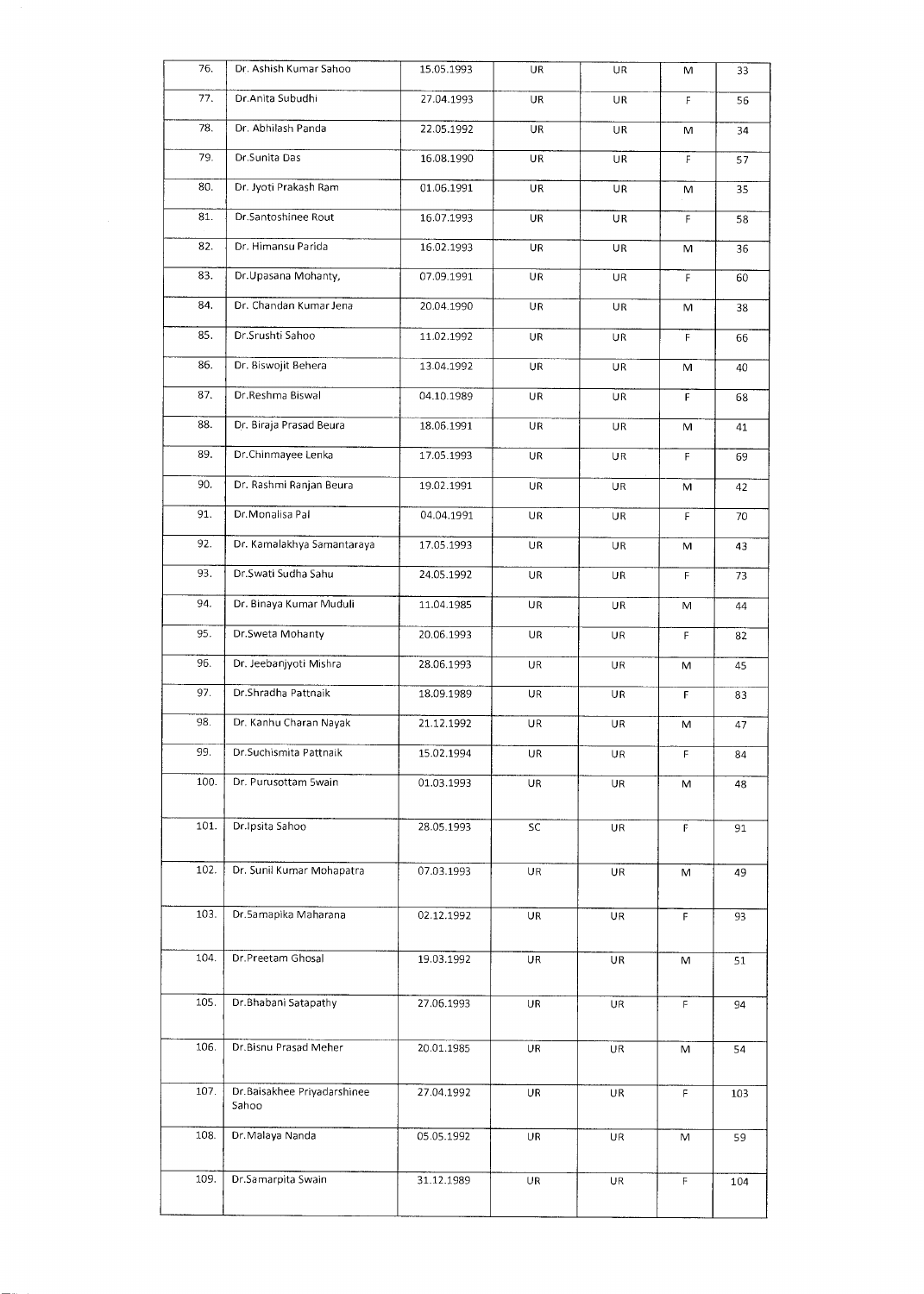| 110. | Dr.Niranjan Padhy             | 06.04.1992 | UR          | <b>UR</b> | M           | 61  |
|------|-------------------------------|------------|-------------|-----------|-------------|-----|
| 111. | Dr.Pratyasha Nayak            | 14.11.1992 | <b>UR</b>   | UR        | F           | 109 |
| 112. | Dr.Soumya Ranjan Pradhan      | 20.02.1991 | SEBC        | UR        | М           | 62  |
| 113. | Dr.Debasmita Jena             | 20.02.1992 | <b>UR</b>   | <b>UR</b> | F           | 111 |
| 114. | Dr.Sabyasachi Biswal          | 20.07.1991 | UR          | UR        | M           | 63  |
| 115. | Dr.Ruchika Singh              | 15.02.1994 | UR.         | <b>UR</b> | F           | 122 |
| 116. | Dr.Trilokesh Routray          | 15.04.1987 | UR.         | <b>UR</b> | м           | 64  |
| 117. | Dr.Smarnika Dash              | 12.07.1993 | UR          | <b>UR</b> | F           | 131 |
| 118. | Dr.Debasis Giri               | 23.06.1993 | UR          | UR        | M           | 65  |
| 119. | Dr.Mamta Behera               | 09.06.1990 | SC          | UR        | $\mathsf F$ | 132 |
| 120. | Dr.Alok Nath Samal,           | 04.11.1990 | UR          | UR        | M           | 67  |
| 121. | Dr.Arpita Das                 | 13.11.1989 | UR          | UR        | F           | 136 |
| 122. | Dr.Dilleep Kumar Meher        | 20.06.1993 | <b>SEBC</b> | UR        | M           | 71  |
| 123. | Dr.Gitanjali Sahoo            | 05.06.1990 | UR          | UR        | F           | 138 |
| 124. | Dr.Debasish Hota              | 26.06.1989 | UR          | <b>UR</b> | M           | 72  |
| 125. | Dr.Paraini Marandi            | 02.12.1992 | ST          | UR        | F           | 143 |
| 126. | Dr.Partha Sarathi Mishra      | 23.03.1992 | UR          | UR        | М           | 74  |
| 127. | Dr.Silpa Ray                  | 02.03.1991 | UR          | UR        | F           | 145 |
| 128. | Dr.Dipti Ranjan Dhar          | 28.04.1993 | <b>UR</b>   | UR        | М           | 75  |
| 129. | Dr.Falgudhara Panda           | 19.02.1992 | UR          | UR        | F.          | 146 |
| 130. | Dr.Sidharth Shankar Panigrahi | 31.07.1990 | UR          | UR        | М           | 76  |
| 131. | Dr.Kella Nivedita             | 03.04.1990 | ${\sf SC}$  | UR        | F           | 147 |
| 132. | Dr.Dhirej Kumar Lenka         | 07.07.1992 | SEBC        | UR        | М           | 77  |
| 133. | Dr. Anindita Routray          | 27.03.1993 | UR          | UR        | F           | 149 |
| 134. | Dr.Jasobanta Behera           | 12.03.1990 | UR          | UR        | M           | 78  |
| 135. | Dr.Kalyani Jena               | 10.01.1989 | UR          | UR        | F.          | 150 |
| 136. | Dr.Suvam Choudhury            | 18.04.1993 | <b>UR</b>   | UR        | M           | 79  |
| 137. | Dr. Dibyananda Nayak          | 07.07.1992 | <b>UR</b>   | UR        | F           | 155 |
| 138. | Dr.Sachidananda Das           | 10.01.1994 | 5EBC        | UR        | M           | 80  |
| 139. | Dr. Smaranika Satapathy       | 18.07.1989 | <b>UR</b>   | <b>UR</b> | F           | 157 |
| 140. | Dr.Anshuman Mishra            | 25.10.1990 | <b>UR</b>   | UR        | M           | 81  |
| 141. | Dr. Amrita Pradhan            | 21.12.1991 | SEBC        | UR        | $\mathsf F$ | 161 |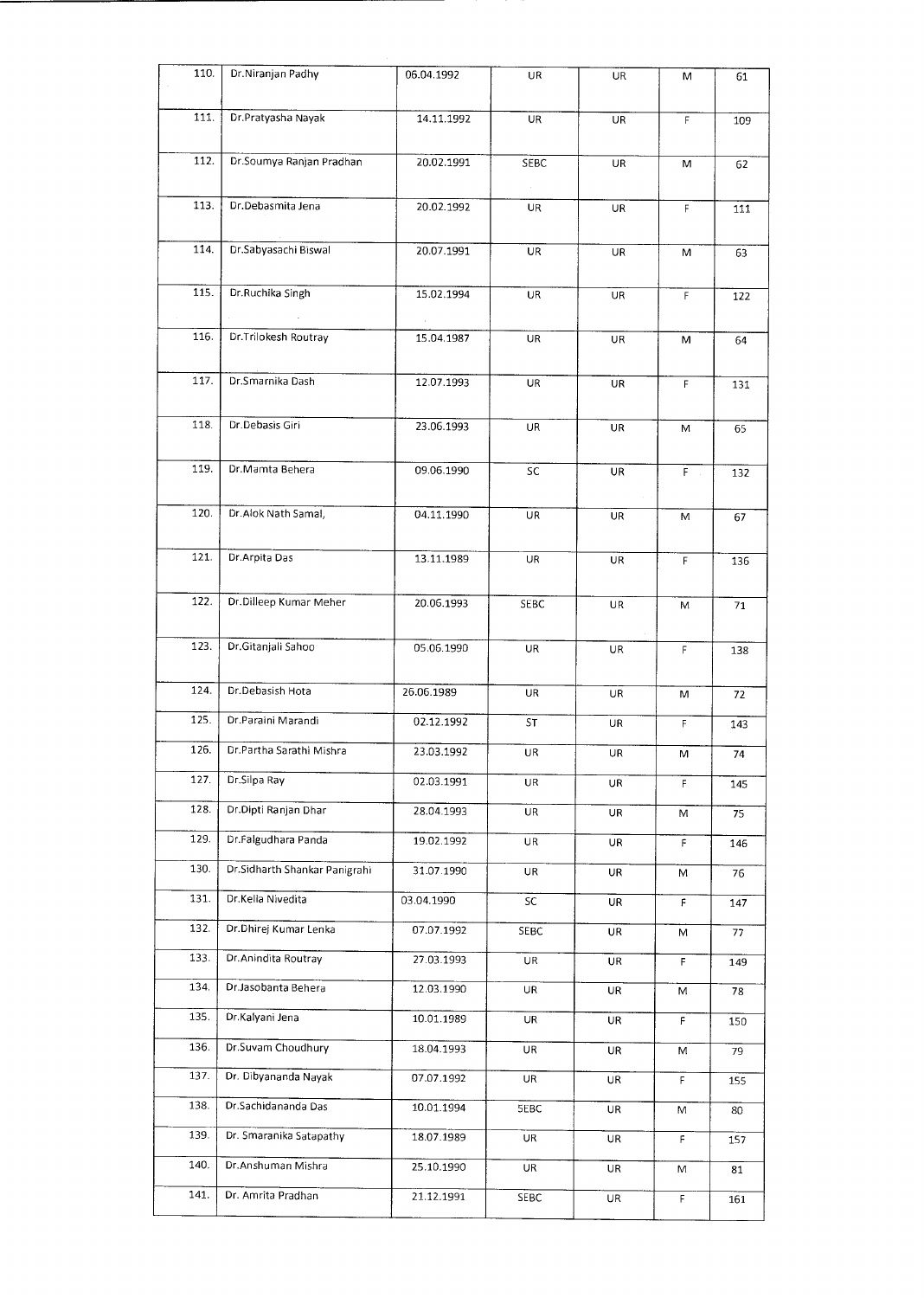| 142. | Dr.Ashok Pal                  | 15.06.1992 | UR        | UR  | M | 85  |
|------|-------------------------------|------------|-----------|-----|---|-----|
| 143. | Dr.Barsha Priyadarshinee      | 20.09.1990 | UR        | UR  | F | 162 |
| 144. | Dr.Samit Kumar Badhai         | 15.07.1985 | UR.       | UR  | M | 86  |
| 145. | Dr.Subhashree Subhasmita Dash | 13.10.1989 | UR.       | UR  | F | 165 |
| 146. | Dr.Sanjay Kumar Behera        | 08.03.1986 | UR        | UR  | M | 87  |
| 147. | Dr.Pragyan Paramita Jena      | 25.03.1994 | UR        | UR  | F | 167 |
| 148. | Dr. Satya Ranjan Acharya      | 19.03.1994 | <b>UR</b> | UR  | M | 88  |
| 149. | Dr.Madhusmita Das             | 19.01.1991 | SC        | UR  | F | 168 |
| 150. | Dr.Deepak Kumar Agrawal       | 28.08.1988 | UR        | UR  | M | 89  |
| 151. | Dr.Pragyan Lisha Panda        | 19.04.1988 | UR        | UR  | F | 173 |
| 152. | Dr.Asha Prakash Mohapatra     | 25.03.1992 | UR        | UR  | M | 90  |
| 153. | Dr.Bishnu Darshini Giri       | 14.08.1990 | UR        | UR  | F | 175 |
| 154. | Dr.Deepak Kumar Meher         | 24.05.1993 | SEBC      | UR  | M | 92  |
| 155. | Dr.Monalisha Panigrahi        | 01.10.1991 | UR        | UR  | F | 176 |
| 156. | Dr.Binayak Panda              | 03.09.1988 | UR        | UR  | M | 95  |
| 157. | Dr. Swagatika Mohanty         | 10.05.1989 | UR        | UR  | F | 178 |
| 158. | Dr.Suryakanta Mohapatra       | 12.07.1989 | UR        | UR  | м | 96  |
| 159. | Dr.Sandeepta Dalal            | 26.06.1991 | UR        | UR  | F | 179 |
| 160. | Dr.Sushanta Sekhar Panda      | 24.02.1993 | UR.       | UR. | M | 97  |
| 161. | Dr.Shantarupa Mohanty         | 19.03.1990 | UR        | UR  | F | 188 |
| 162. | Dr. Anurag Padhy              | 01.01.1990 | UR        | UR  | M | 98  |
| 163. | Dr.Lipsa Priyadarshini        | 14.11.1991 | UR.       | UR  | F | 189 |
| 164. | Dr.Suryakanta Behera          | 12.06.1987 | SEBC      | UR  | M | 99  |
| 165. | Dr.Sushree Sarita Sharma      | 25.05.1991 | UR        | UR  | F | 190 |
| 166. | Dr.Rajat Mohapatra            | 12.08.1990 | UR        | UR  | M | 100 |
| 167. | Dr.Laxmipriya Sahoo           | 21.11.1990 | UR        | UR  | F | 198 |
| 168. | Dr Rakesh Kumar Mohapatra     | 06.05.1988 | UR        | UR  | M | 101 |
| 169. | Dr.Veedya Maharana            | 03.07.1993 | UR        | UR  | F | 203 |
| 170. | Dr.Abhijit Das                | 02.02.1991 | UR        | UR  | M | 102 |
| 171. | Dr. Monalisha Behera          | 05.05.1987 | SC        | UR  | F | 208 |
| 172. | Dr.Sabyasachi Pati            | 12.02.199  | UR        | UR  | M | 105 |
| 173. | Dr. Rachita Mohanty           | 02.08.1991 | UR        | UR  | F | 213 |
| 174. | Dr.Bishnu Prasad Sahoo        | 01.08.1993 | UR        | UR  | M | 106 |
| 175. | Dr.Meghna Samantaray          | 21.06.1990 | UR        | UR  | F | 214 |
| 176. | Dr.Mahammad Fayaz             | 04.06.1991 | UR        | UR  | M | 107 |
| 177. | Dr.Sushree Arpita Bhuyan      | 27.05.1993 | UR        | UR  | F | 215 |
| 178. | Dr.Subhamaya Chinmaya Swain   | 05.07.1993 | UR        | UR  | M | 108 |
| 179. | Dr.Lopamudra Panda            | 18.02.1992 | UR        | UR  | F | 217 |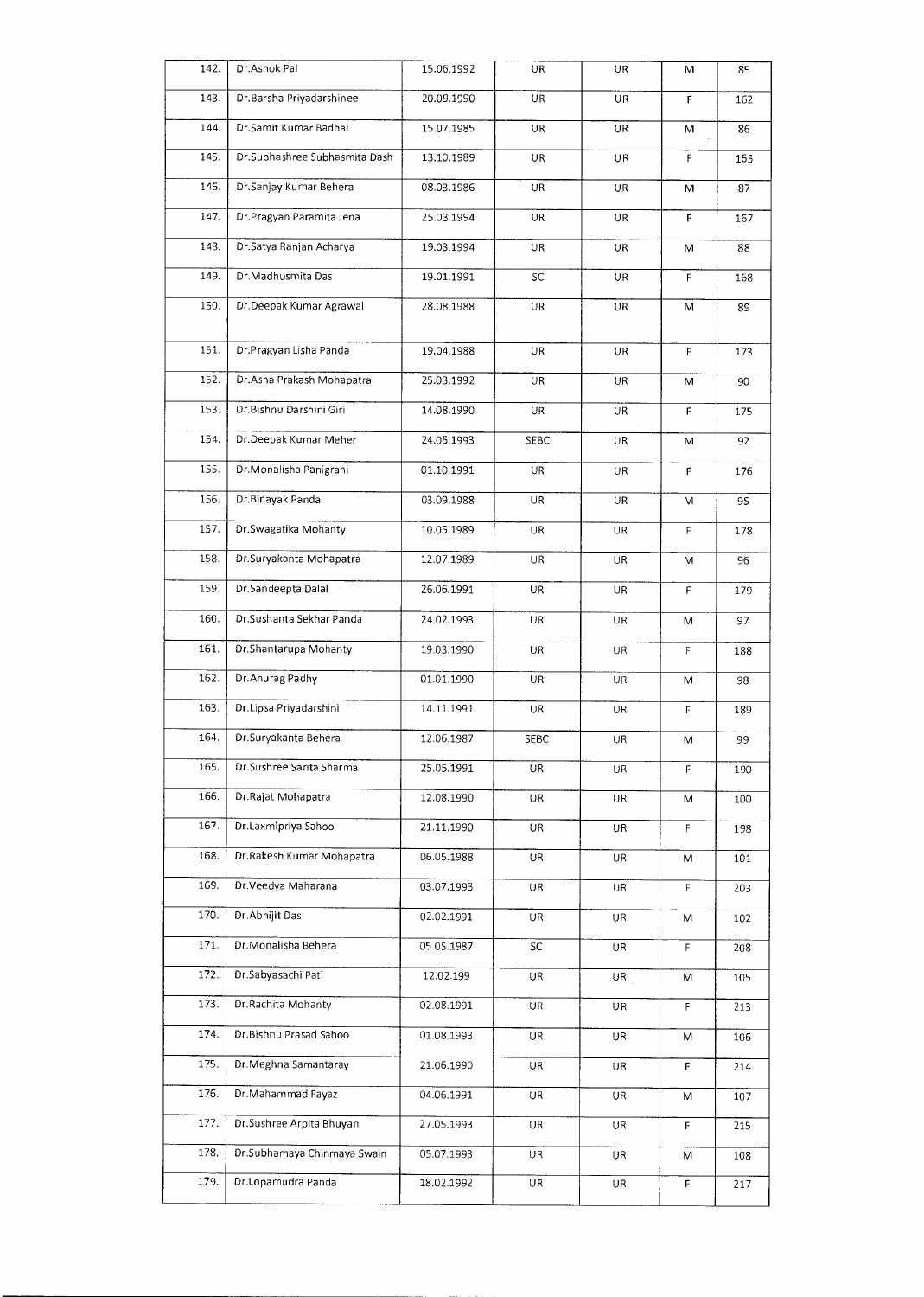| 180. | Dr.Ammlan Mishra            | 26.12.1988 | UR          | UR        | M           | 110 |  |
|------|-----------------------------|------------|-------------|-----------|-------------|-----|--|
| 181. | Dr.Rojalin Panda            | 06.03.1994 | UR          | UR.       | F           | 219 |  |
| 182. | Dr.Soumya Ranjan Pal        | 10.04.1992 | UR          | UR        | M           | 112 |  |
| 183. | Dr.Arati Biswal             | 10.05.1992 | SEBC        | UR        | F           | 220 |  |
| 184. | Dr.Swagat Ranjan Sahoo      | 20.04.1992 | UR          | UR        | м           | 113 |  |
| 185. | Dr.Debasmita Mishra         | 29.06.1988 | UR.         | UR        | F           | 223 |  |
| 186. | Dr.Subrat Kumar Sahoo       | 23.06.1992 | SEBC        | UR        | M           | 114 |  |
| 187. | Dr.Labella Mishra           | 27.03.1984 | <b>UR</b>   | UR        | F           | 226 |  |
| 188. | Dr.Asutosh Swain            | 30.05.1992 | SEBC        | UR        | M           | 115 |  |
| 189. | Dr. Aradhana Panda          | 25.07.1992 | UR.         | UR.       | F           | 230 |  |
| 190. | Dr.Dharmaraj Nag            | 03.05.1989 | SC          | UR.       | M           | 116 |  |
| 191. | Dr.Pranati Naik             | 14.12.1990 | <b>UR</b>   | UR.       | F           | 237 |  |
| 192. | Dr.Bahan Das                | 26.04.1989 | UR          | UR.       | M           | 117 |  |
| 193. | Dr.Manjubala Mohanta        | 15.06.1988 | UR          | UR        | $\mathsf F$ | 238 |  |
| 194. | Dr.Krushna Chandra Bakshi   | 21.03.1991 | UR          | UR        | M           | 118 |  |
| 195. | Dr.Swetalina Dash           | 10.04.1991 | UR          | UR        | F           | 239 |  |
| 196. | Dr.Dipti Prakash Mohapatra  | 02.06.1992 | UR.         | UR        | M           | 119 |  |
| 197. | Dr.Suryasnata Dash          | 16.03.1986 | UR          | UR        | $\mathsf F$ | 241 |  |
| 198. | Dr.Akash Das Mohapatra      | 27.05.1992 | UR          | UR        | M           | 120 |  |
| 199. | Dr.Lipsa Bisoi              | 25.09.1986 | UR          | UR        | F           | 242 |  |
| 200. | Dr.Sanket Kumar Mohanty     | 25.06.1991 | UR          | UR        | M           | 121 |  |
| 201. | Dr. Sumitra Hota            | 18.06.1991 | UR          | UR        | F           | 246 |  |
| 202. | Dr.Kapileswar Swain         | 01.06.1994 | <b>UR</b>   | UR        | M           | 123 |  |
| 203. | Dr.Saswati Sahoo            | 24.01.1992 | UR          | UR        | F           | 249 |  |
| 204. | Dr.Sarada Prasanna Khandual | 20.06.1993 | UR.         | UR        | M           | 124 |  |
| 205. | Dr. Manisha Parida          | 05.11.1992 | UR.         | UR        | F           | 252 |  |
| 206. | Dr.Soumya Ranjan Das        | 21.01.1990 | UR          | UR.       | M           | 125 |  |
| 207. | Dr. Madhumita Meher         | 29.01.1994 | 5T          | UR        | F           | 253 |  |
| 208. | Dr.Paramiit Patra           | 16.04.1992 | UR          | UR        | М           | 126 |  |
| 209. | Dr. 5onali Barik            | 09.10.1992 | <b>SEBC</b> | UR        | F           | 256 |  |
| 210. | Dr. Debasis Jena            | 12.02.1992 | SEBC        | <b>UR</b> | M           | 127 |  |
| 211  | Dr. Premanjali Jena         | 13.08.1991 | UR          | UR        | F.          | 259 |  |
| 212. | Dr.Gaurav Chatterjee        | 23.03.1989 | UR.         | <b>UR</b> | М           | 128 |  |
| 213. | Dr. Jasmita Sarkar          | 19.04.1993 | SC          | UR        | F           | 268 |  |
| 214. | Dr.Debabrata Prusty         | 05.07.1990 | SEBC        | UR        | M           | 129 |  |
| 215. | Dr. Dandapiti Punam Dora    | 20.06.1986 | UR          | UR        | F           | 269 |  |
| 216. | Dr.Abinash Joshi            | 21.08.1989 | <b>UR</b>   | UR        | M           | 130 |  |
| 217. | Dr. Adyasha Mohapatra       | 07.01.1988 | UR          | UR        | F           | 271 |  |
| 218. | Dr.Tanmaya Kumar Lenka      | 18.12.1989 | UR          | <b>UR</b> | M           | 133 |  |
|      |                             |            |             |           |             |     |  |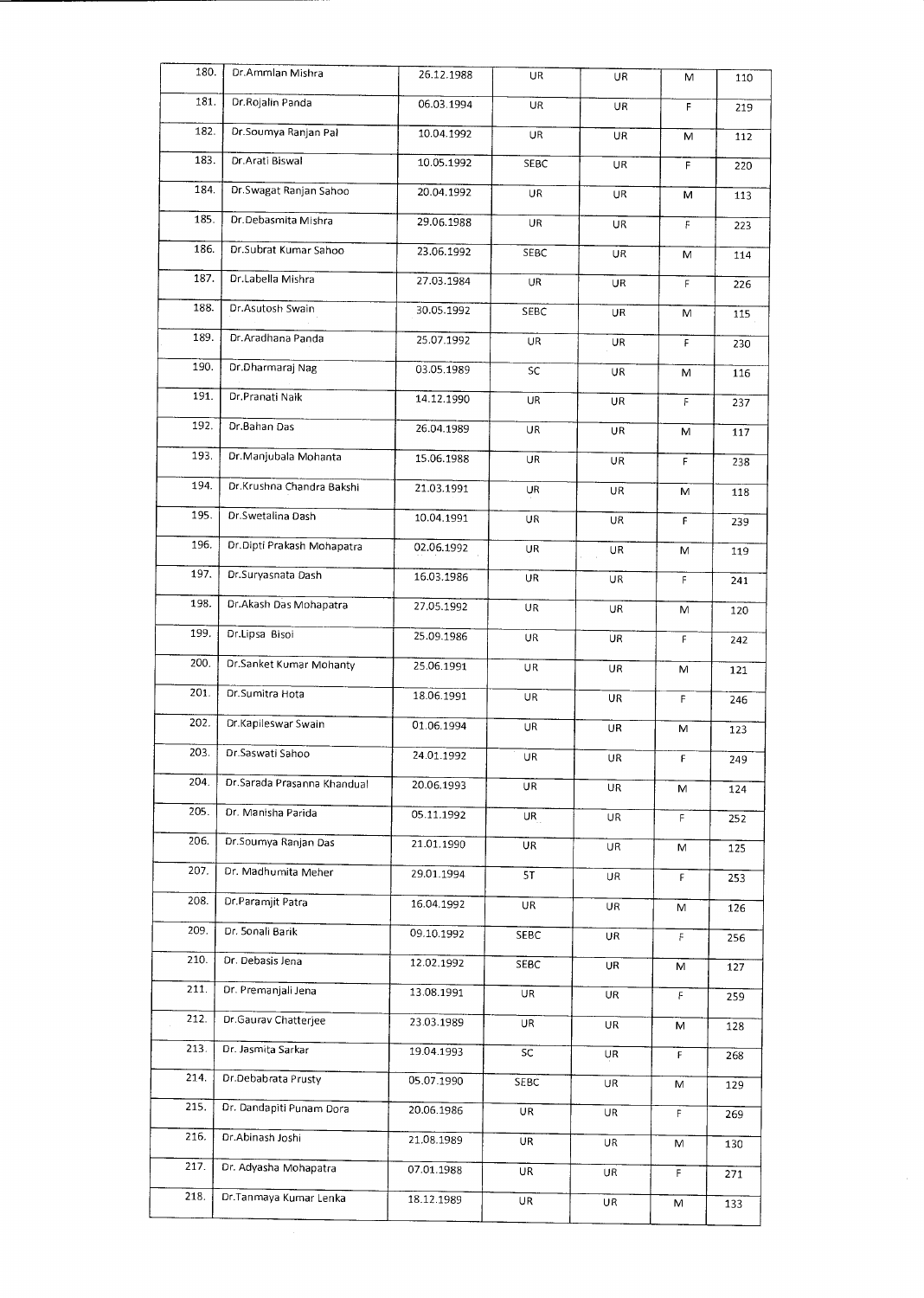| $-219.$ | Dr. Bhargabi Sethi               | 10.06.1988 | SC         | UR        | F           | 279 |
|---------|----------------------------------|------------|------------|-----------|-------------|-----|
| 220.    | Dr.Mirza Imtiaj Baig             | 22.05.1988 | UR         | UR        | M           | 134 |
| 221.    | Dr. Niki Kanungo                 | 24.11.1990 | UR         | UR        | F           | 280 |
| 222.    | Dr. Avijeet Kedia                | 08.01.1991 | UR         | UR        | M           | 135 |
| 223.    | Dr. Reshma Rani Satapathy        | 21.08.1991 | UR         | UR        | F           | 284 |
| 224.    | Dr.Mihitosh Pani                 | 05.04.1985 | UR         | UR        | M           | 137 |
| 225.    | Dr. Kritikalpa Behera            | 03.01.1990 | SC         | UR        | F           | 302 |
| 226.    | Dr.Sidhartha Sankar Pati         | 10.04.1988 | UR         | UR        | M           | 139 |
| 227.    | Dr. Ashapurna Bal                | 12.01.1990 | UR         | UR        | $\mathsf F$ | 307 |
| 228.    | Dr. Aviram Panda                 | 15.07.1992 | UR         | UR        | M           | 140 |
| 229.    | Dr. Monalisha Rajguru            | 16.01.1986 | UR         | UR        | F           | 309 |
| 230.    | Dr.Sekhar Kar                    | 01.07.1990 | UR         | UR        | M           | 141 |
| 231.    | Dr. Tulika Rath                  | 18.01.1991 | <b>UR</b>  | UR        | F           | 310 |
| 232.    | Dr. Soumya Ranjan Behera         | 05.03.1988 | UR         | UR        | M           | 142 |
| 233.    | Dr. Nabatika Mohanty             | 21.04.1991 | UR         | UR        | F           | 311 |
| 234.    | Dr.Abdul Sahid Khan              | 10.07.1989 | UR         | UR        | M           | 144 |
| 235.    | Dr. Swata Mishra                 | 01.06.1992 | UR         | UR        | F           | 319 |
| 236.    | Dr. Abhijit Acharya              | 11.06.1992 | UR         | UR        | M           | 148 |
| 237.    | Dr. Amruti Sahoo                 | 08.06.1990 | UR         | UR        | F           | 320 |
| 238.    | Dr. Amrit Preetam Panda          | 24.04.1988 | <b>UR</b>  | UR.       | M           | 151 |
| 239.    | Dr. Sumitra Das                  | 23.12.1991 | UR         | UR        | $\mathsf F$ | 323 |
| 240.    | Dr. Soumya Ranjan Tripathy       | 02.05.1990 | UR         | UR        | M           | 152 |
| 241.    | Dr. Swastika Choudhury           | 01.07.1990 | UR         | <b>UR</b> | F           | 324 |
| 242.    | Dr. Sairudra Srichandan Puhan    | 01.04.1991 | UR         | UR        | M           | 153 |
| 243.    | Dr. Sudhansu Priyadarsini Biswal | 24.06.1987 | UR         | UR        | F           | 325 |
| 244.    | Dr. Anil Kumar Dash              | 15.04.1992 | <b>UR</b>  | UR        | M           | 154 |
| 245.    | Dr. Smita Priyadarsini Debta     | 09.12.1986 | <b>UR</b>  | UR        | F           | 327 |
| 246.    | Dr. Amarjit Panda                | 22.06.1987 | <b>UR</b>  | UR        | M           | 156 |
| 247.    | Dr. Ipsita Subhadarshini         | 03.07.1992 | UR         | UR        | F           | 335 |
| 248.    | Dr. Kedarnath Padhi              | 21.02.1992 | UR         | UR        | М           | 158 |
| 249.    | Dr. Manasi Mohapatra             | 02.07.1991 | UR         | UR        | F           | 338 |
| 250.    | Dr. Prateek Gourav               | 28.03.1993 | UR         | UR        | M           | 159 |
| 251.    | Dr. Deepika Agrawal              | 04.04.1992 | UR         | UR        | F           | 348 |
| 252.    | Dr. Tapas Pani                   | 25.06.1983 | UR.        | UR        | M           | 160 |
| 253.    | Dr.Sasmita Sahoo                 | 21.12.1987 | UR         | UR.       | F           | 358 |
| 254.    | Dr.Amaresh Prasad Mohapatra      | 13.06.1989 | UR         | UR        | M           | 163 |
| 255.    | Dr.Alakananda Balabantaray       | 21.01.1991 | UR         | UR        | F           | 361 |
| 256.    | Dr. Sriram Parida                | 15.07.1990 | UR         | UR        | М           | 164 |
| 257.    | Dr.Subasini Sarkar               | 02.07.1985 | ${\sf SC}$ | UR        | F           | 372 |
|         |                                  |            |            |           |             |     |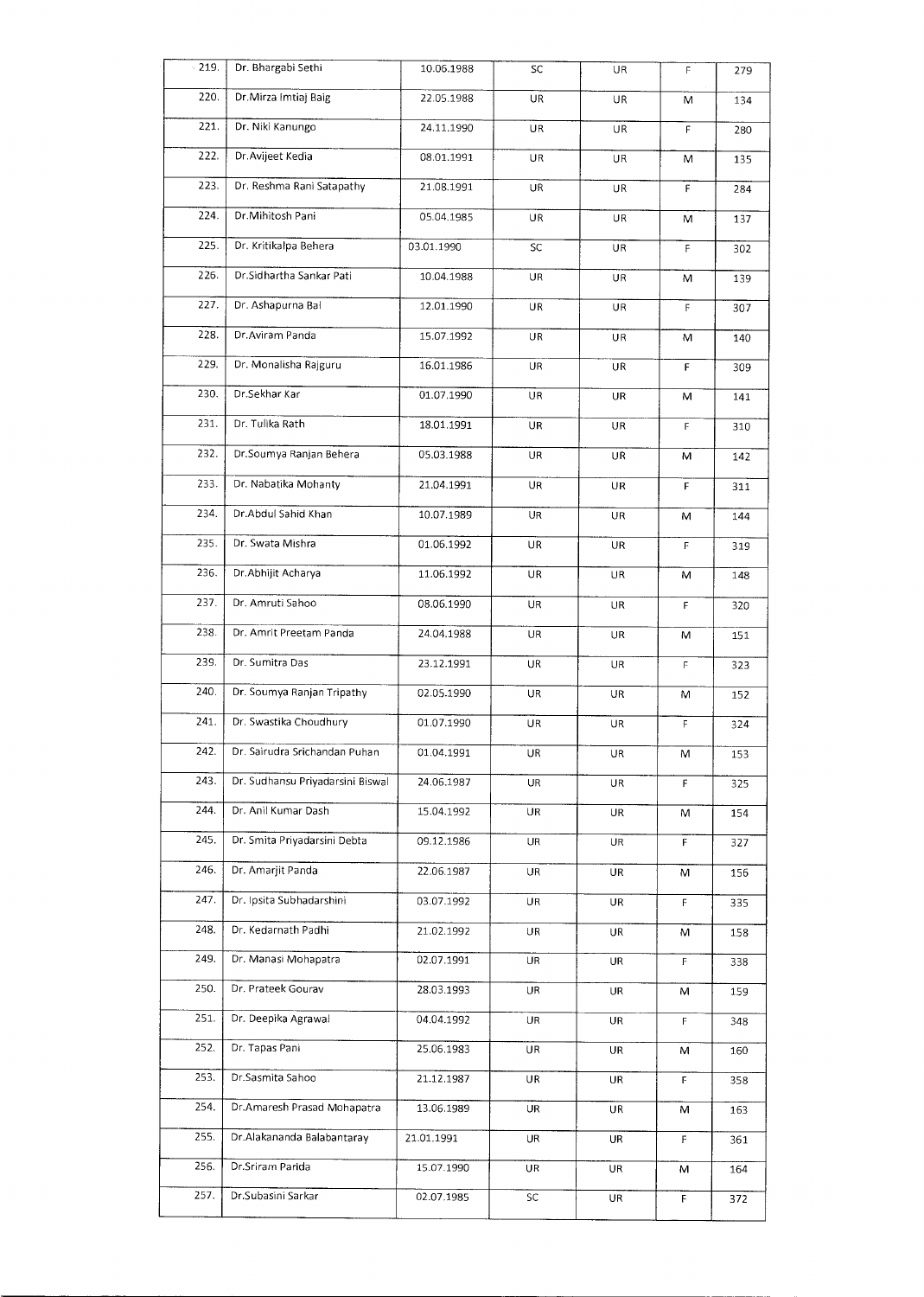| 258. | Dr.Ramakrishna Dhal              | 28.02.1990 | UR          | UR        | м            | 166 |
|------|----------------------------------|------------|-------------|-----------|--------------|-----|
| 259. | Dr.Minakshi Swain                | 07.05.1990 | UR          | UR        | F            | 381 |
| 260. | Dr. Tejaswi Mishra               | 16.10.1993 | UR          | UR        | M            | 169 |
| 261. | Dr.Hitakankshi Pradhan           | 25.12.1988 | UR          | UR        | F            | 382 |
| 262. | Dr.Mahesh Padhi                  | 15.12.1992 | UR          | UR        | M            | 170 |
| 263. | Dr.Anima Kumari Sethy            | 10.06.1991 | SC          | <b>UR</b> | $\mathsf{F}$ | 390 |
| 264. | Dr.Beda Prakash Dash             | 17.06.1988 | UR          | UR.       | М            | 171 |
| 265. | Dr.Ruttuika Panda                | 20.04.1990 | UR          | <b>UR</b> | F            | 393 |
| 266. | Dr.Chandra Sekhar Kar            | 08.08.1985 | UR          | UR        | M            | 172 |
| 267. | Dr.Rashmirekha Behera            | 11.05.1982 | UR          | UR        | F            | 398 |
| 268. | Dr.Suvasis Samal                 | 15.04.1989 | <b>SEBC</b> | UR        | M            | 174 |
| 269. | Dr. Priyanka Priyadarshini Panda | 06.06.1992 | UR          | UR        | F.           | 414 |
| 270. | Dr.Kaushik Patra                 | 29.07.1992 | UR          | UR.       | M            | 177 |
| 271. | Dr. Sudipta Rout                 | 06.03.1988 | UR          | UR        | F            | 417 |
| 272. | Dr.Durga Prasad Panda            | 02.10.1991 | UR          | UR        | M            | 180 |
| 273. | Dr. Sunita Misra                 | 08.06.1980 | UR          | UR        | F            | 420 |
| 274. | Dr.Abhilash Patnaik              | 22.07.1992 | UR          | UR        | M            | 181 |
| 275. | Dr. Dolly Chhanda                | 17.06.1982 | UR          | UR        | F            | 439 |
| 276. | Dr.Sambhunath Jena               | 20.10.1984 | UR          | UR        | M            | 182 |
| 277. | Dr. Himadri Tanaya Panigrahi     | 15.05.1993 | UR          | UR        | F            | 446 |
| 278. | Dr Priyabrata Padhy              | 07.10.1991 | UR          | UR        | M            | 183 |
| 279. | Dr. Leesa Mohanty                | 18.04.1986 | UR          | UR        | F            | 447 |
| 280. | Dr.Tapas Kumar Dash              | 27.05.1992 | UR          | UR        | M            | 184 |
| 281. | Dr.Amit Kumar Tripathy           | 09.04.1992 | UR          | UR        | M            | 185 |
| 282. | Dr.Biswanath Pratap Das          | 26.06.1991 | UR          | UR        | M            | 186 |
| 283. | Dr.Preetam Parida                | 27.03.1991 | UR.         | UR        | М            | 187 |
| 284. | Dr.Manoja Kumar Sahoo            | 28.06.1992 | UR          | UR        | M            | 191 |
| 285. | Dr.Jayaprakash Parida            | 02.04.1990 | SEBC        | UR        | м            | 192 |
| 286. | Dr.Swagat Soubhagya<br>Mohapatra | 05.07.1989 | SEBC        | UR        | M            | 193 |
| 287. | Dr.Mukti Prasad Mishra           | 29.04.1990 | <b>UR</b>   | UR        | M            | 194 |
| 288. | Dr. Ashish Kumar Nayak           | 05.01.1985 | <b>UR</b>   | UR        | М            | 195 |
| 289. | Dr.Soumya Ranjan Kar             | 24.09.1991 | UR          | UR        | М            | 196 |
| 290. | Dr.Shiv Shankar Nayak            | 15.05.1987 | SEBC        | <b>UR</b> | M            | 197 |
| 291. | Dr.Chandan Kumar Pal             | 16.04.1992 | UR          | UR        | М            | 199 |
| 292. | Dr.Aditya Prakash Nayak          | 10.03.1991 | UR          | UR        | М            | 200 |
| 293. | Dr.Nirmal Kumar Jena             | 02.05.1992 | SEBC        | UR        | M            | 201 |
| 294. | Dr.Anshuman Mahapatra            | 15.09.1989 | UR          | UR        | М            | 202 |
| 295. | Dr.Smruti Ranjan Patanaik        | 13.04.1983 | UR          | UR        | M            | 204 |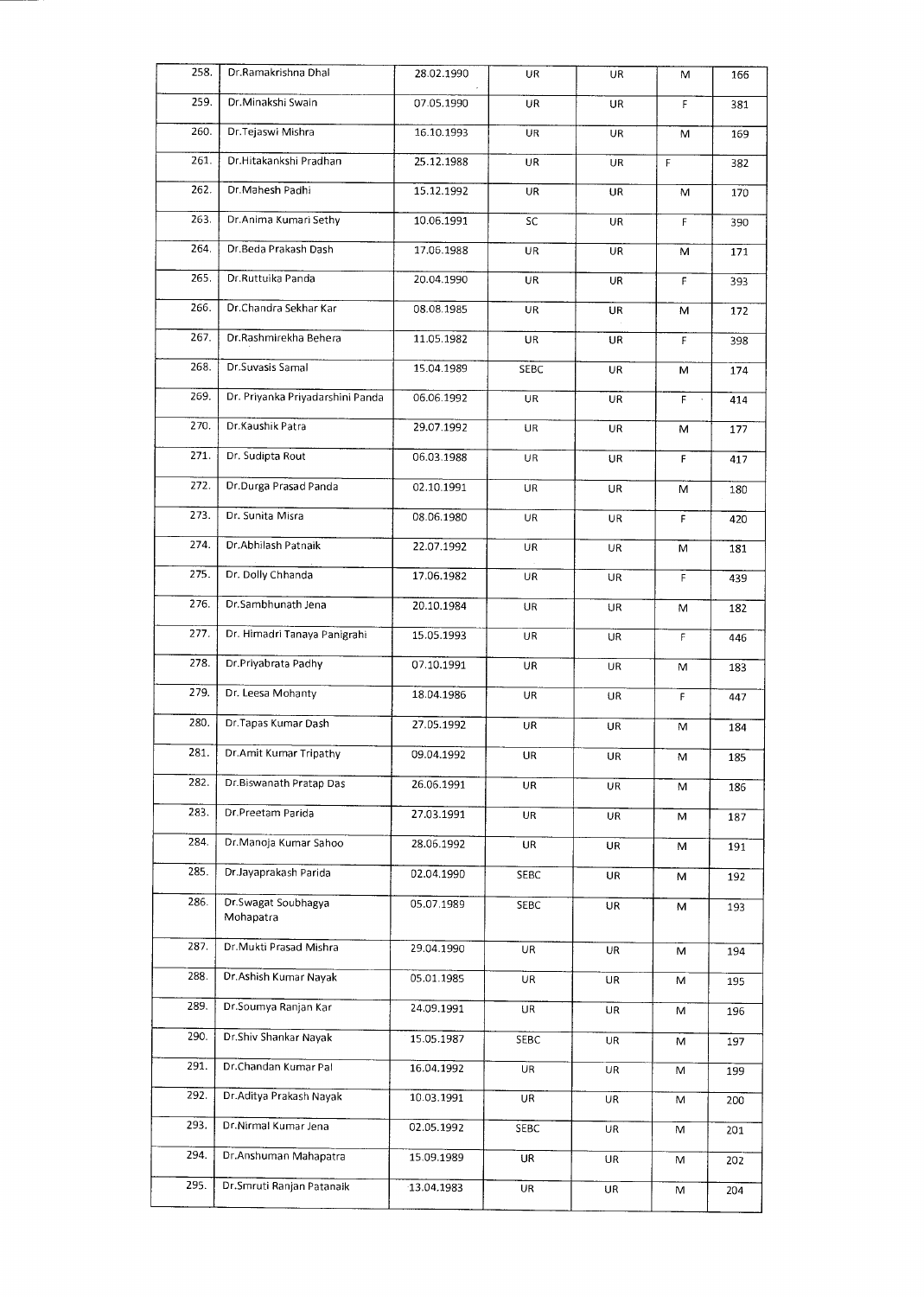| 296. | Dr.Rajesh Chandra Padhi      | 12.03.1991 | UR        | UR  | M | 205 |
|------|------------------------------|------------|-----------|-----|---|-----|
| 297. | Dr.Sanjeet Kumar Agarawal    | 19.03.1993 | UR        | UR  | M | 206 |
| 298. | Dr. Abhilash Sahoo           | 06.06.1993 | UR        | UR  | M | 207 |
| 299. | Dr.Pradeep Kumar Panigrahi   | 28.01.1987 | <b>UR</b> | UR  | M | 209 |
| 300. | Dr.Samarendra Satpathy       | 23.02.1986 | UR        | UR  | M | 210 |
| 301. | Dr.Kamaljit Kumar Kar        | 21.04.1990 | UR        | UR  | M | 211 |
| 302. | Dr.Chandan Samantray         | 23.07.1992 | UR        | UR  | M | 212 |
| 303. | Dr.Anup Animesh Panda        | 03.08.1992 | UR        | UR  | M | 216 |
| 304. | Dr.Chaman Kumar Bisoyi       | 05.07.1987 | UR        | UR  | M | 218 |
| 305. | Dr.Satya Prakash Sahoo       | 16.06.1991 | UR        | UR  | M | 221 |
| 306. | Dr.Pabitra Kumar Panda       | 10.06.1987 | UR        | UR  | M | 222 |
| 307. | Dr.Tyagraj Singh             | 04.10.1984 | UR        | UR  | M | 224 |
| 308. | Dr.Mrutyunjay Routray        | 07.02.1988 | UR        | UR  | M | 225 |
| 309. | Dr.Soumya Ranjan Dey         | 23.03.1992 | SEBC      | UR  | M | 227 |
| 310. | Dr.Biswajit Samal            | 20.04.1989 | UR        | UR  | M | 228 |
| 311. | Dr. Manas Kumar Mohapatra    | 28.06.1989 | UR        | UR  | M | 229 |
| 312. | Dr. Debaprasad Sahoo         | 25.07.1988 | UR        | UR  | M | 231 |
| 313. | Dr.Suresh Barik              | 19.08.1986 | UR        | UR  | M | 232 |
| 314. | Dr.Om Prakash Sahoo          | 19.07.1990 | SEBC      | UR  | M | 233 |
| 315. | Dr.Sujit Parida              | 05.06.1988 | SEBC      | UR  | M | 234 |
| 316. | Dr.Binaya Bhusan Sahu        | 12.11.1992 | UR        | UR  | M | 235 |
| 317. | Dr.Mangal Mohan Mahapatra    | 07.06.1992 | UR        | UR  | M | 236 |
| 318. | Dr.Damodar Mishra            | 05.06.1986 | UR        | UR  | M | 240 |
| 319. | Dr.Amresh Pati               | 28.08.1985 | UR        | UR  | M | 243 |
| 320. | Dr.Ajit Das                  | 25.06.1989 | UR        | UR  | M | 244 |
| 321. | Dr.Sunil Kumar Thakur        | 01.07.1991 | SEBC      | UR. | M | 245 |
| 322. | Dr.Susant Kumar Khilar       | 02.06.1987 | UR        | UR  | M | 247 |
| 323. | Dr.Pritish Chandan Sahu      | 23.02.1993 | UR        | UR  | M | 248 |
| 324. | Dr. Anil Kumar Behera        | 18.08.1993 | UR        | UR  | M | 250 |
| 325. | Dr. Amal Krishna Mishra      | 02.07.1992 | UR        | UR  | M | 251 |
| 326. | Dr. Sourav Dash              | 10.12.1992 | UR        | UR  | M | 254 |
| 327. | Dr. Sanjay Kumar Naik        | 14.07.1992 | UR        | UR  | M | 255 |
| 328. | Dr. Amlan Keshari Nayak      | 03.12.1989 | UR        | UR  | M | 257 |
| 329. | Dr. Ranjan Mohanty           | 08.05.1990 | UR        | UR  | M | 258 |
| 330. | Dr. Dharitree Ranjan Mahanta | 21.03.1991 | UR        | UR  | M | 260 |
| 331. | Dr. Amalendu Das             | 27.01.1987 | UR        | UR  | M | 261 |
| 332. | Dr. Prafulla Kumar Meher     | 10.07.1992 | SEBC      | UR  | M | 262 |
| 333. | Dr. Abinash Dandasena        | 09.07.1992 | UR        | UR  | M | 263 |
|      |                              |            |           |     |   |     |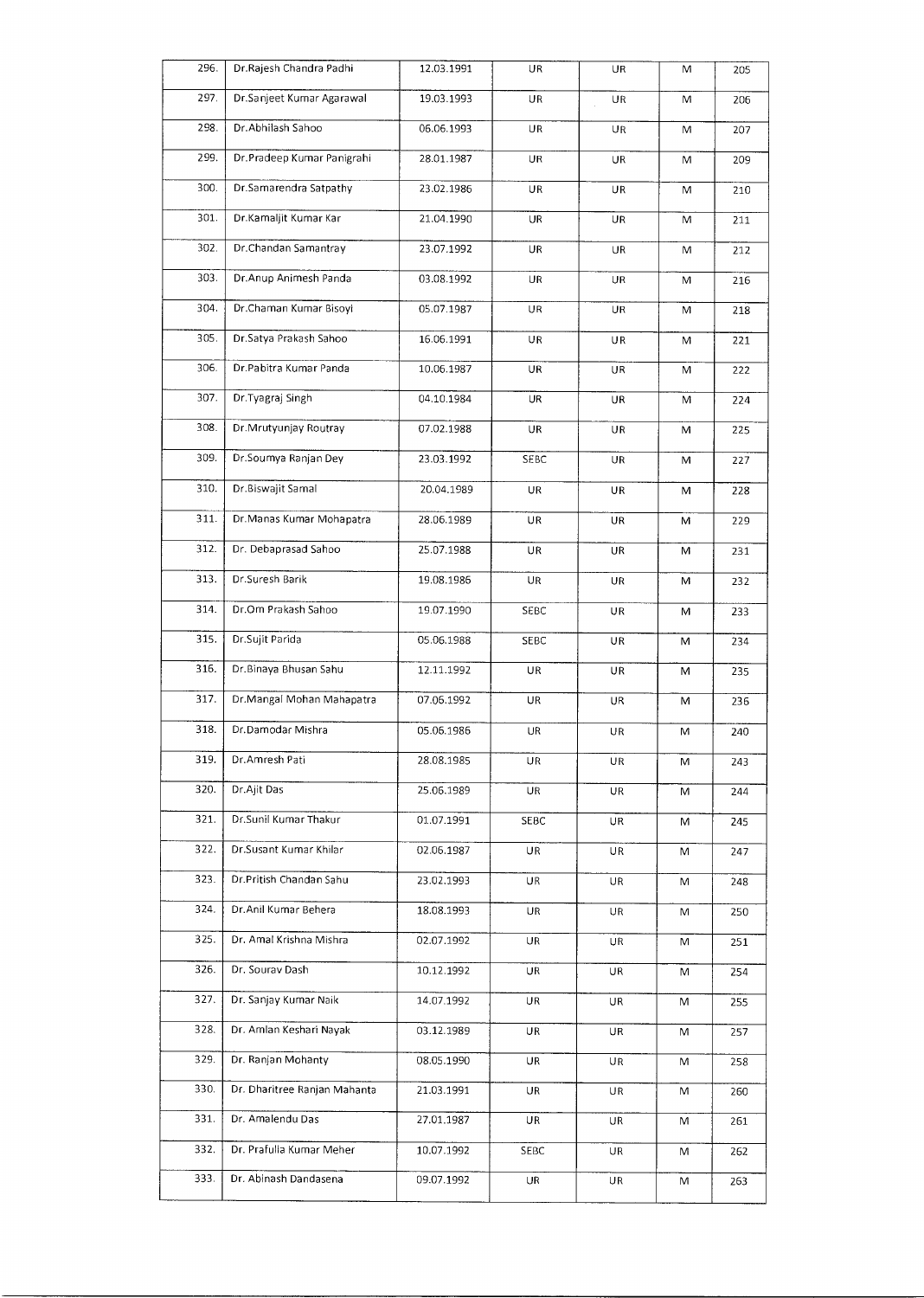| 334.              | Dr. Swopna Sagar Das        | 04.12.1987 | UR          | UR        | M         | 264 |
|-------------------|-----------------------------|------------|-------------|-----------|-----------|-----|
| 335.              | Dr. Saikiran Dalai          | 26.12.1984 | UR          | UR        | M         | 265 |
| 336.              | Dr. Surya Kumar Biswal      | 02.07.1992 | UR          | UR        | M         | 266 |
| 337.              | Dr. Saurav Mohanty          | 22.05.1985 | UR          | UR        | M         | 267 |
| 338.              | Dr. Lokanath Padhan         | 19.06.1992 | UR          | UR        | м         | 270 |
| 339.              | Dr. Debasish Behera         | 22.01.1987 | SEBC        | UR        | M         | 272 |
| 340.              | Dr. Papuji Meher            | 01.04.1988 | SEBC        | UR        | M         | 273 |
| 341.              | Dr. Satish Kumar Mahapatra  | 18.05.1987 | <b>UR</b>   | UR        | M         | 274 |
| 342.              | Dr. Tapan Kumar Parida      | 02.06.1989 | SEBC        | <b>UR</b> | M         | 275 |
| 343.              | Dr. Samarjit Mallick        | 15.06.1991 | UR          | UR        | M         | 276 |
| 344.              | Dr. Roshan Kumar Naik       | 15.07.1988 | UR          | UR        | M         | 277 |
| 345.              | Dr. Rudra Prasad Sarangi    | 01.04.1987 | UR          | <b>UR</b> | M         | 278 |
| 346.              | Dr. Kedarnath Parija        | 08.07.1988 | UR          | UR        | M         | 281 |
| 347.              | Dr. Gurupada Mishra         | 02.07.1990 | UR          | UR        | M         | 282 |
| 348.              | Dr. Sambit Kumar Tripathy   | 20.06.1991 | UR          | UR        | M         | 283 |
| 349.              | Dr. Siddharth Rout          | 29.05.1992 | UR          | UR        | M         | 285 |
| 350.              | Dr. Hrudananda Behera       | 04.08.1988 | SEBC        | UR        | M         | 286 |
| 351.              | Dr. Bikash Chandra Barik    | 08.06.1990 | UR          | UR        | M         | 287 |
| 352.              | Dr. Abhishek Biswal         | 25.06.1991 | UR          | UR        | M         | 288 |
| 353.              | Dr. Padmanabha Panda        | 25.06.1988 | UR          | UR        | M         | 289 |
| 354.              | Dr. Prajnadipta Rout        | 08.06.1991 | UR          | UR        | M         | 290 |
| 355.              | Dr. Ratiranjan Sandha       | 19.08.1988 | <b>SEBC</b> | UR        | M         | 291 |
| 356.              | Dr. Somanath Meher          | 25.02.1992 | SEBC        | UR        | м         | 292 |
| $\frac{1}{357}$ . | Dr. Amlan Singh             | 05.07.1993 | UR          | UR        | ${\sf M}$ | 293 |
| 358.              | Dr. Siddhartha Behera       | 22.12.1991 | UR          | UR        | M         | 294 |
| 359.              | Dr. Chinmaya Kumar Pradhan  | 29.11.1990 | UR          | UR        | M         | 295 |
| 360.              | Dr. Prasun Bikash Sahoo     | 25.11.1984 | UR          | UR        | M         | 296 |
| 361.              | Dr. Sandeep Mohanty         | 12.05.1988 | UR          | UR        | M         | 297 |
| 362.              | Dr. Prasanjeet Sahu         | 01.06.1993 | SEBC        | UR        | M         | 298 |
| 363.              | Dr. Ansuprabha Choudhury    | 24.05.1990 | UR          | UR        | М         | 299 |
| 364.              | Dr. Jayaprakash Palei       | 03.07.1991 | UR          | UR        | М         | 300 |
| 365.              | Dr. Kamala Lochan Mahapatra | 15.07.1991 | UR          | UR        | M         | 301 |
| 366.              | Dr. Santosh Kumar Panda     | 23.05.1986 | UR          | UR        | M         | 303 |
| 367.              | Dr. Ratikanta Mahala        | 01.06.1989 | SEBC        | UR        | M         | 304 |
| 368.              | Dr. Anupam Mishra           | 20.12.1987 | UR          | UR        | M         | 305 |
| 369.              | Dr. Abhinaba Nayak          | 30.06.1987 | UR          | UR        | M         | 306 |
| 370.              | Dr. Rahul Kumar Das         | 15.07.1986 | SEBC        | UR        | M         | 308 |
| 371.              | Dr. Ranjan Kumar Meher      | 14.06.1990 | UR          | UR        | Μ         | 312 |
|                   |                             |            |             |           |           |     |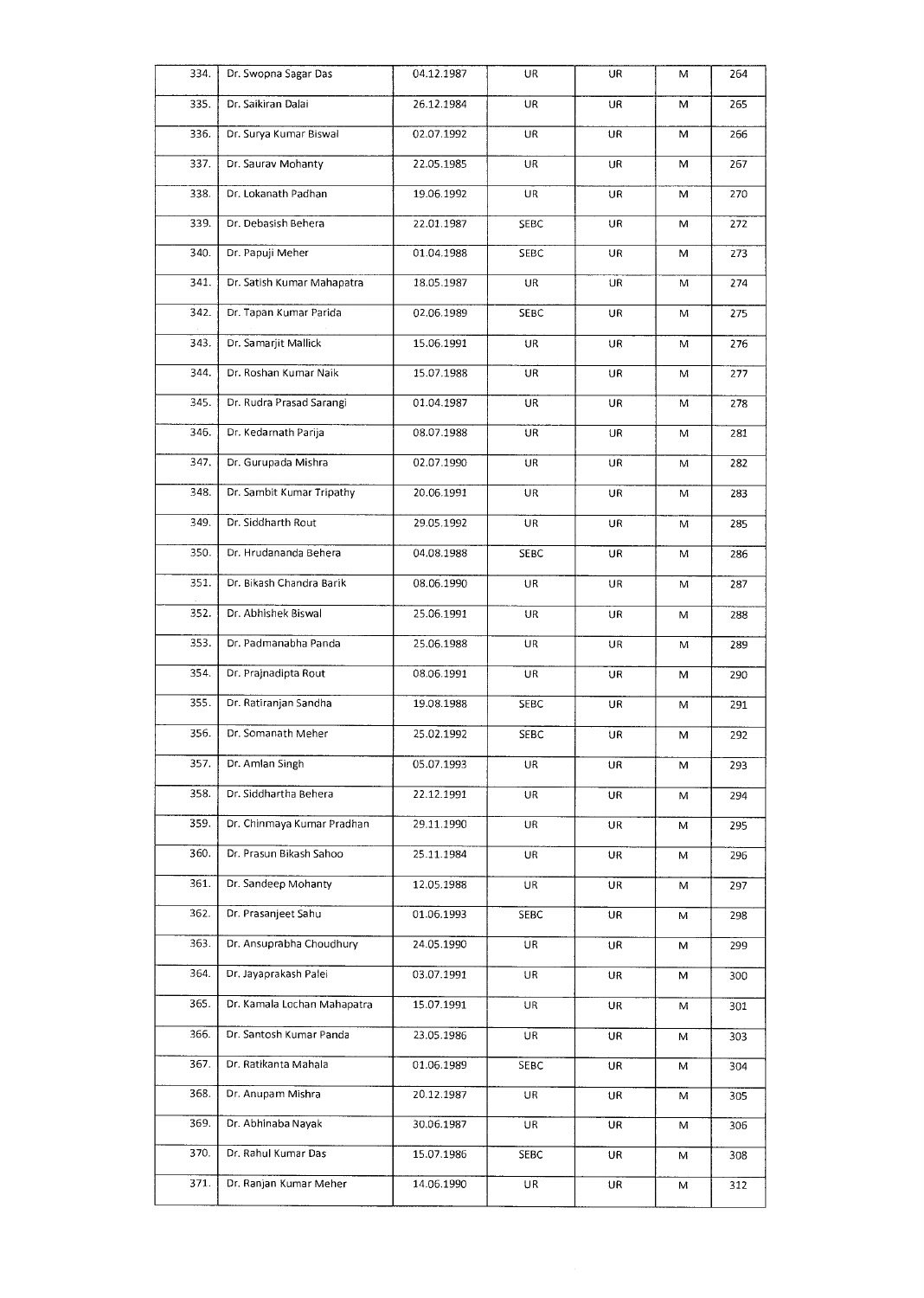| 372. | Dr. Rajdeep Tripathy                        | 02.07.1990 | UR       | UR        | M | 313 |
|------|---------------------------------------------|------------|----------|-----------|---|-----|
| 373. | Dr. Pratik Das                              | 10.03.1988 | UR       | UR        | M | 314 |
| 374. | Dr. Snehashish Mandal                       | 10.07.1993 | SC       | UR        | M | 315 |
| 375. | Dr. Priyambat Dash                          | 27.12.1992 | UR       | UR        | M | 316 |
| 376. | Dr. Jyoti Prakash Padhihari                 | 01.06.1989 | UR       | UR        | M | 317 |
| 377. | Dr. Sunil Kumar Sukla                       | 04.10.1984 | UR       | UR        | M | 318 |
| 378. | Dr. Deepak Kumar Jena                       | 10.05.1986 | SEBC     | UR        | M | 321 |
| 379. | Dr.Tapas Kumar Panda                        | 12.06.1988 | UR       | UR        | M | 322 |
| 380. | Dr.Rakesh Kumar Behera                      | 28.01.1988 | SEBC     | UR        | M | 326 |
| 381. | Dr. Jyoti Sankar Kar                        | 07.06.1987 | UR       | UR        | M | 328 |
| 382. | Dr. Rakesh Roshan Behera                    | 10.02.1992 | UR       | UR        | M | 329 |
| 383. | Dr. Jayanarayan Maharana                    | 18.05.1992 | UR       | UR        | M | 330 |
| 384. | Dr. Abhishek Nayak                          | 11.06.1991 | UR       | UR        | M | 331 |
| 385. | Dr. Hrushikesh Mohanta                      | 11.04.1992 | UR       | UR        | M | 332 |
| 386. | Dr. Ananta Narayan Patra                    | 27.04.1988 | UR       | UR        | M | 333 |
| 387. | Dr. 5ibashrita Mohanta                      | 04.07.1990 | SEBC     | UR        | M | 334 |
| 388. | Dr. Gouri Sankar Sabat                      | 10.07.1992 | UR       | UR        | M | 336 |
| 389. | Dr. Deepak Kumar Jena                       | 25.04.1988 | SC       | UR        | M | 337 |
| 390. | Dr. Piraprasad Kabisatpathy                 | 05.12.1990 | UR       | UR        | M | 339 |
| 391. | Dr. Ashis Pattnayak                         | 31.05.1989 | UR       | UR        | M | 340 |
| 392. | Dr. Pradyumna Kumar Padhan                  | 27.05.1990 | 5EBC     | UR        | M | 341 |
| 393. | Dr. Samir Kumar Nayak                       | 18.07.1985 | UR.      | UR        | M | 342 |
| 394. | Dr. Dibya Prakash Barik                     | 07.07.1985 | SEBC     | UR        | M | 343 |
| 395. | Dr. Prabhas Ranjan Sahoo                    | 10.07.1992 | UR       | UR        | M | 344 |
| 396. | Dr. Abdul Bari Khan                         | 12.05.1984 | UR<br>UR |           | M | 345 |
| 397. | Dr. Asish Bhuyan                            | 31.05.1992 | UR       | UR        | M | 346 |
| 398. | Dr. M Amit Vikram Poi                       | 18.05.1988 | SEBC     | UR        | м | 347 |
| 399. | Dr. M Satyajit Subudhi                      | 07.06.1987 | UR       | <b>UR</b> | M | 349 |
| 400. | Dr. Tapash Ranjan Lenka                     | 25.06.1985 | UR       | UR        | M | 350 |
| 401. | Dr.Amiya Dutta Giri                         | 10.03.1990 | SEBC     | UR        | M | 351 |
| 402. | Dr.Suraj Kumar Patel                        | 25.07.1990 | UR       | UR        | M | 352 |
| 403. | Dr.Prabin Kumar Jena                        | 10.05.1990 | 5EBC     | UR        | M | 353 |
| 404. | Dr.Sameer Dash                              | 12.07.1988 | UR       | UR        | M | 354 |
| 405. | Dr.Suryast Singh<br>28.12.1990<br>UR.<br>UR |            | M        | 355       |   |     |
| 406. | Dr.Asit Kumar Pradhan                       | 16.06.1986 | SEBC     | UR<br>M   |   | 356 |
| 407. | Dr. Bijayashree Durga Prasad<br>Rout        | 06.06.1988 | SEBC     | UR        | M | 3S7 |
| 408. | Dr.Bright Simon Sahoo                       | 15.06.1988 | UR       | UR        | M | 359 |
| 409. | Dr.Rajesh Kumar Jena                        | 01.04.1989 | UR       | <b>UR</b> | М | 360 |
|      |                                             |            |          |           |   |     |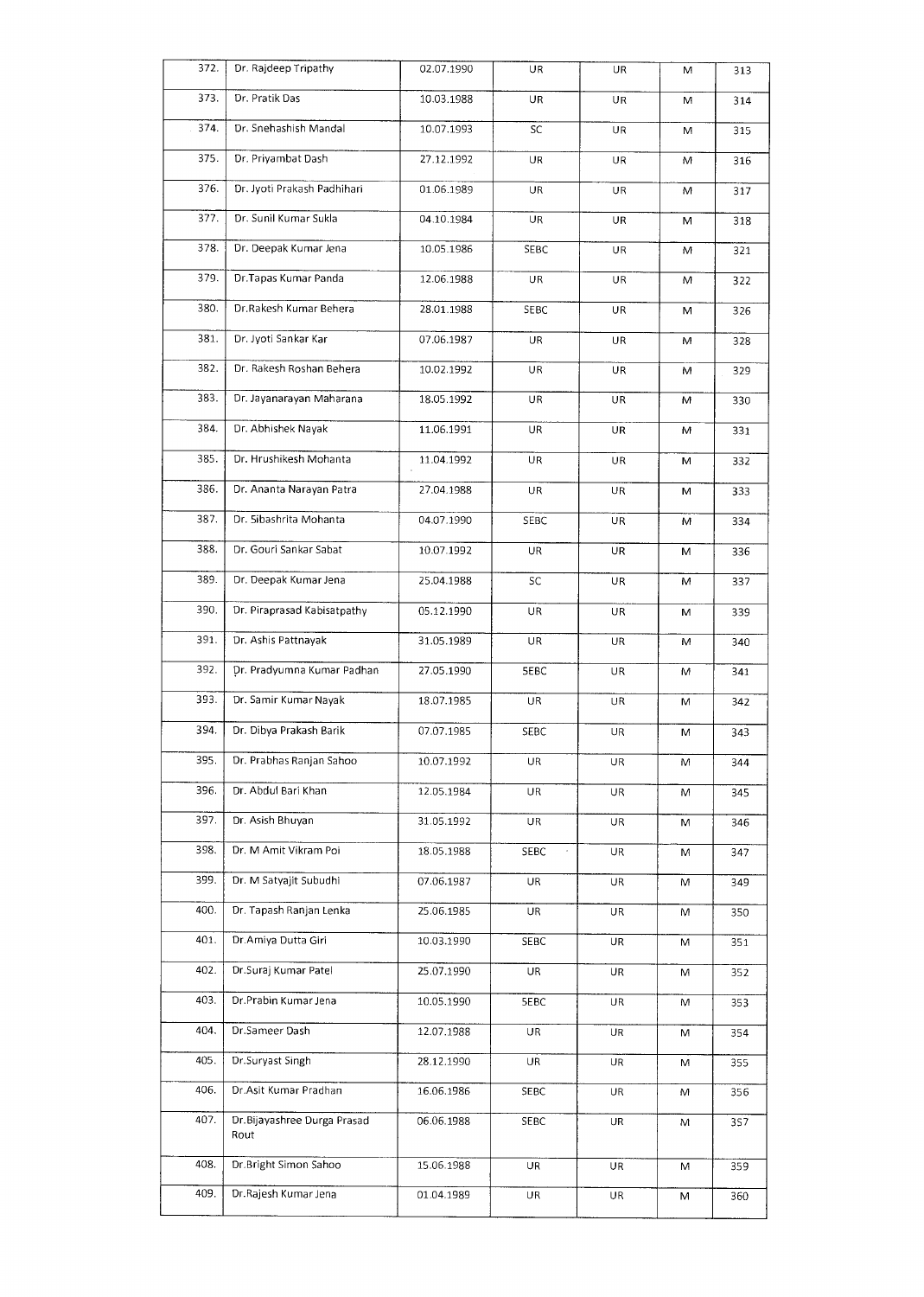| 410. | Dr.Janmenjaya Mishra          | 01.07.1991             | UR          | UR        | M         | 362 |
|------|-------------------------------|------------------------|-------------|-----------|-----------|-----|
| 411. | Dr.Gokul Chandra Chand        | 04.05.1986             | <b>SEBC</b> | <b>UR</b> | M         | 363 |
| 412. | Dr. Manas Ranjan Mishra       | 02.02.1987             | UR          | UR        | M         | 364 |
| 413. | Dr.Pritish Acharya            | 13.11.1988             | <b>UR</b>   | UR        | M         | 365 |
| 414. | Dr.Abhijit Jena               | 10.07.1988             | UR          | UR        | M         | 367 |
| 415. | Dr.Sk Sabir Hosen             | 15.04.1986             | UR.         | UR        | M         | 368 |
| 416. | Dr.Hemanta Kumar Moharana     | 05.07.1987             | UR          | UR        | M         | 369 |
| 417. | Dr. Manas Ranjan Puhan        | 10.06.1991             | UR          | UR        | M         | 370 |
| 418. | Dr.Abani Kumar Mahapatra      | 20.05.1987             | UR.         | UR        | M         | 371 |
| 419. | Dr.Priyanta Meher             | 29.12.1989             | SEBC        | UR        | M         | 373 |
| 420. | Dr.Madan Mohan Sur            | 14.06.1990             | UR          | UR        | M         | 374 |
| 421. | Dr. Dhira Ranjan Satapathy    | UR<br>31.08.1988       |             |           | M         | 375 |
| 422. | Dr.Sumbit Kumara Saint        | 20.06.1987             | UR          | UR        | M         | 376 |
| 423. | Dr.Satyajit Sahu              | 18.05.1989             | UR          | UR        | M         | 377 |
| 424. | Dr.Ashis Kar                  | 10.05.1987             | UR          | UR        | Μ         | 378 |
| 425. | Dr.Rakesh Panda               | 12.07.1989             | UR          | UR        | M         | 379 |
| 426. | Dr.Siddhartha Shankar Mohanty | 06.11.1990             | UR.         | UR.       | M         | 380 |
| 427. | Dr.Ansuman Sahu               | 15.03.1990             | UR          | UR        | M         | 383 |
| 428. | Dr.Pratyush Kumar Panda       | 25.04.1988             | UR.         | UR        | M         | 384 |
| 429. | Dr.Radhakishan Sahoo          | 02.04.1991             | UR          | <b>UR</b> | M         | 385 |
| 430. | Dr.Sk Sarwar Ali              | 03.05.1990             | UR          | UR        | Μ.        | 386 |
| 431. | Dr.Sheik Salman Raghib        | 17.08.1986             | UR          | UR        | M         | 387 |
| 432. | Dr.Thabira Meher              | 10.02.1988             | SEBC<br>UR  |           | Μ         | 388 |
| 433. | Dr.Prabin Kumar Sahu,         | 07.08.1989             | SEBC        | UR        | ${\sf M}$ | 389 |
| 434. | Dr.Manoj Kumar Pati           | 06.07.1988             | UR          | UR        | Μ         | 391 |
| 435. | Dr.Bapujee Behera             | 15.03.1989             | UR          | UR        | M         | 392 |
| 436. | Dr.Jitendra Nath Behera       | 12.05.1986             | SEBC        | UR        | Μ         | 394 |
| 437. | Dr.Pratik Nayak               | 02.06.1987             | UR          | UR        | Μ         | 395 |
| 438. | Dr.Binaya Kumar Sharma        | 20.07.1992             | UR          | UR        | M         | 397 |
| 439. | Dr.Madan Mohan Dash           | 06.07.1987             | UR          | UR        | M         | 399 |
| 440. | Dr. Bibekananda Rout          | 20.06.1990             | UR          | UR        | Μ         | 400 |
| 441. | Dr. Jasmin Kumar Panigrahy    | 12.05.1988             | UR          | UR        | Μ         | 401 |
| 442. | Dr. Saumya Ranjan Panda       | 13.05.1986             | UR          | UR        | Μ         | 403 |
| 443. | Dr. Sumanta Pattnaik          | 07.03.1990             | UR          | UR<br>Μ   |           | 404 |
| 444. | Dr. Chandra Sekhar Das        | 20.06.1987<br>UR<br>UR |             | Μ         | 405       |     |
| 445. | Dr. Ashish Neelamadhav        | 11.11.1988<br>UR<br>UR |             | M         | 407       |     |
| 446. | Dr. T Sandeep Reddy           | 28.11.1986             | UR          | UR        | M         | 408 |
| 447. | Dr. Indrabhanu Pradhan        | 30.06.1985             | UR          | UR        | M         | 409 |
|      |                               |                        |             |           |           |     |